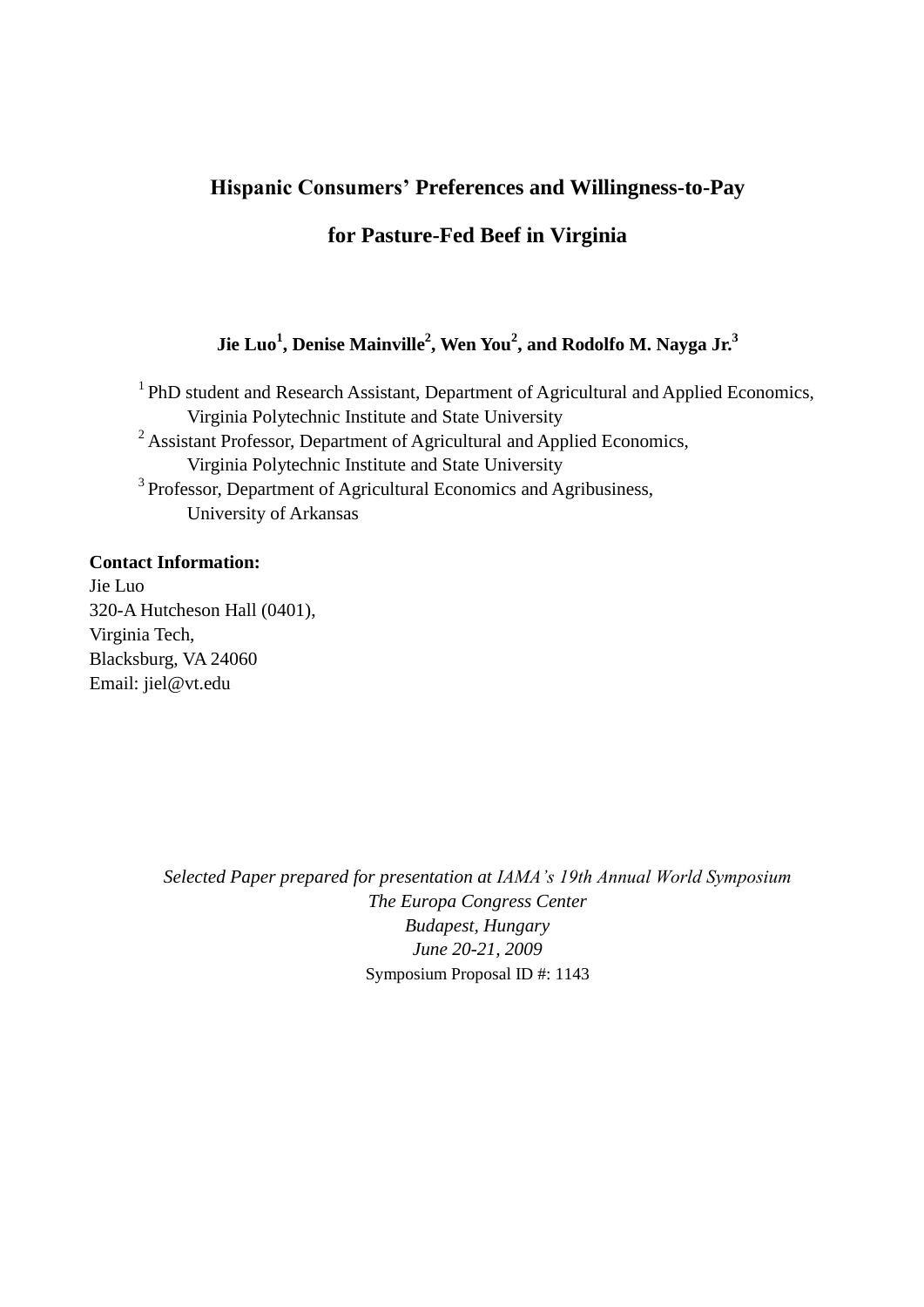## **ABSTRACT**

 Experimental Economics methods are used to determine Hispanic consumers' sensory acceptance of pasture-fed beef and evaluate visual and taste influences on their overall preferences and willingnessto-pay (WTP). Two hundred and thirty-one Hispanic consumers in four experimental sites in Virginia participated in a laboratory experimental procedure where they visually examined and tasted pasturefed and conventionally produced grain-fed beef, and then participated in a non-hypothetical Multiple Price Lists (MPL) experiment to determine their WTP. Hispanic consumers perceived significant differences between pasture-fed and grain-fed beef's appearance and taste. Visual and taste acceptances are closely correlated to and significantly influence overall preferences. More than fifty percent of Hispanic consumers prefer pasture-fed beef and the majority of them consistently are willing to pay a price premium. Approximately, half consumers who generally prefer pasture-fed beef consistently consider the appearance and taste of pasture-fed beef more favorable but another half of them indicated discrepant visual and taste acceptances. Nevertheless, this inconsistency doesn't lead to a lower WTP for pasture-fed beef.

**Keywords:** Pasture-Fed Beef, Experimental Economics, Multiple Price Lists, Preference, Willingness- to-pay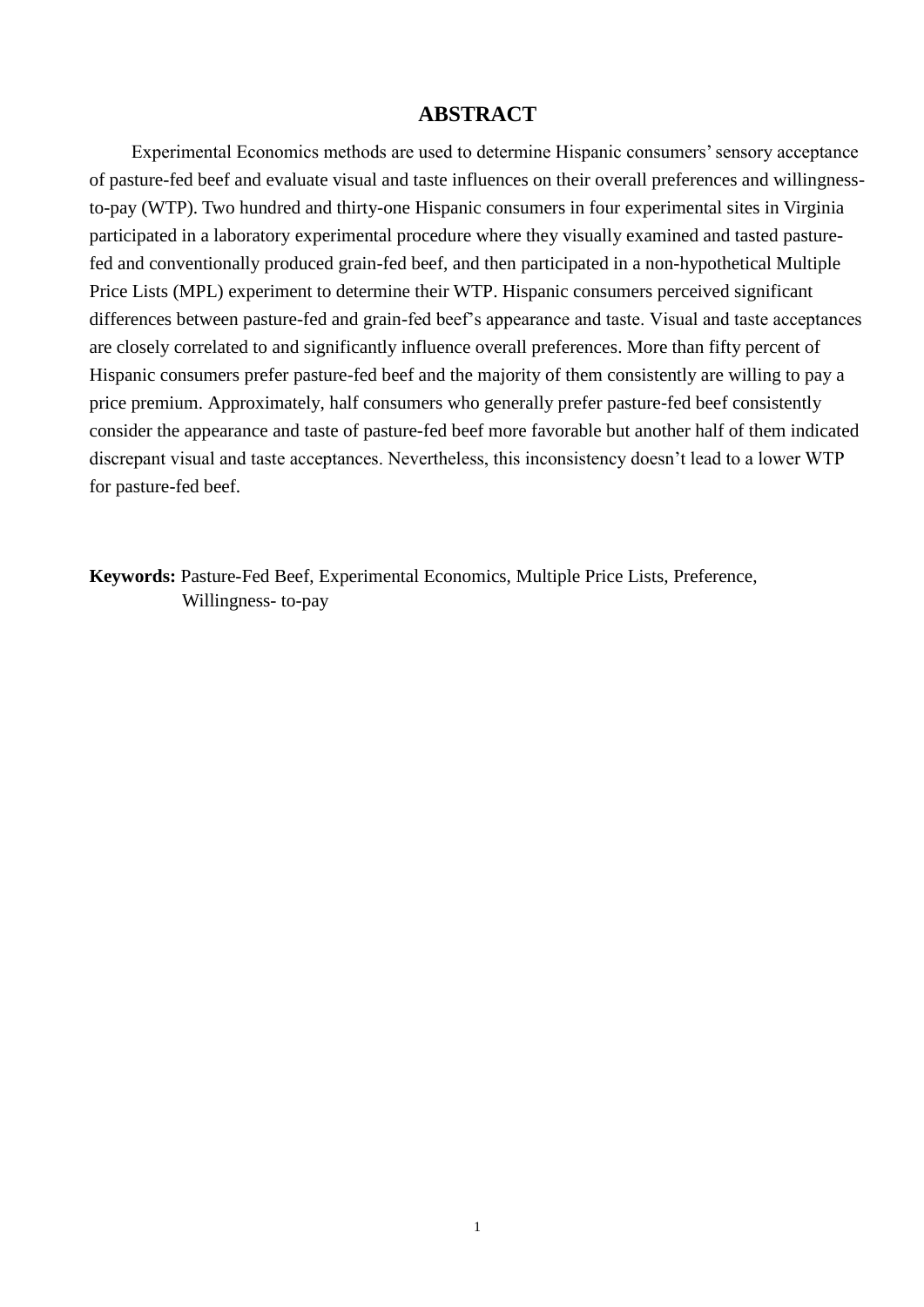# **Hispanic Consumers' Preferences and Willingness-to-Pay for Pasture-Fed Beef in Virginia**

 In U.S beef markets, consumers are showing increasingly heterogeneous preferences for beef attributes and are increasing their consumption of beef produced using alternative production methods (Boland and Schroeder 2000, Field et al. 2006). One such product, pasture-fed beef (PFB), comes from cattle that are fed grass, forage, or silage and graze on pasture over their lifespan. PFB is promoted as more healthy, nutritious, and environmentally benign than conventionally produced grain-fed beef (GFB), and is gaining increasing interest in the U.S. beef market (Lozier 2003, Rayburn 2003, Robinson 2004). Due to the different feeding practices used, PFB presents distinct quality and sensory attributes from conventional GFB. Numerous studies have shown that PFB has darker meat muscles and yellow fat rather than cherry-red muscles and white fat typically seen with conventional GFB (Bowling et al. 1977, Crouse 1984, Marts 2000, Miur 1998, Robinson 2004). Pasture-fed cattle's carcass are also leaner than conventional GFB, and the use of grass-based diets make the flavor of PFB different from conventional GFB so that it may seem "intense" to consumers who typically eat conventional GFB (Martz 2000, Rayburn 2003). As the U.S. bases its beef production primarily on feedlot and high-energy grain feed, the distinct visual appearance and taste of PFB sees mixed acceptance by mainstream consumers who are accustomed to conventional GFB (Bowing et al. 1977, Martz 2000, Robinson 2004, Umburger 2002). In contrast, beef production systems in many Hispanic/ Latin countries, such as Mexico, Venezuela, Brazil, and Argentina are typically grass-based and people in these countries traditionally consume grass-fed beef products (Myers 1980, Paganini 2004, USDA/FAS 1997**).** Thus, as heavy beef eaters and the fastest-growing ethnic population in the U.S, Hispanics are hypothesized to constitute a promising potential market for PFB. However, no known research has been done to understand Hispanic consumers' preferences and values on PFB. This study uses experimental economics methods to evaluate Hispanics' preferences and WTP for PFB and explore the potential market in the context of Virginia given the ethnic-diverse population and fastgrowing Hispanic group in this region. The overall objective of this paper is to assess Hispanic consumers' acceptance of and willingness to pay for PFB.

 A secondary objective of the paper is to investigate Hispanic consumers' visual and taste acceptance for PFB and link these to their overall acceptance of and WTP for the product. Generally,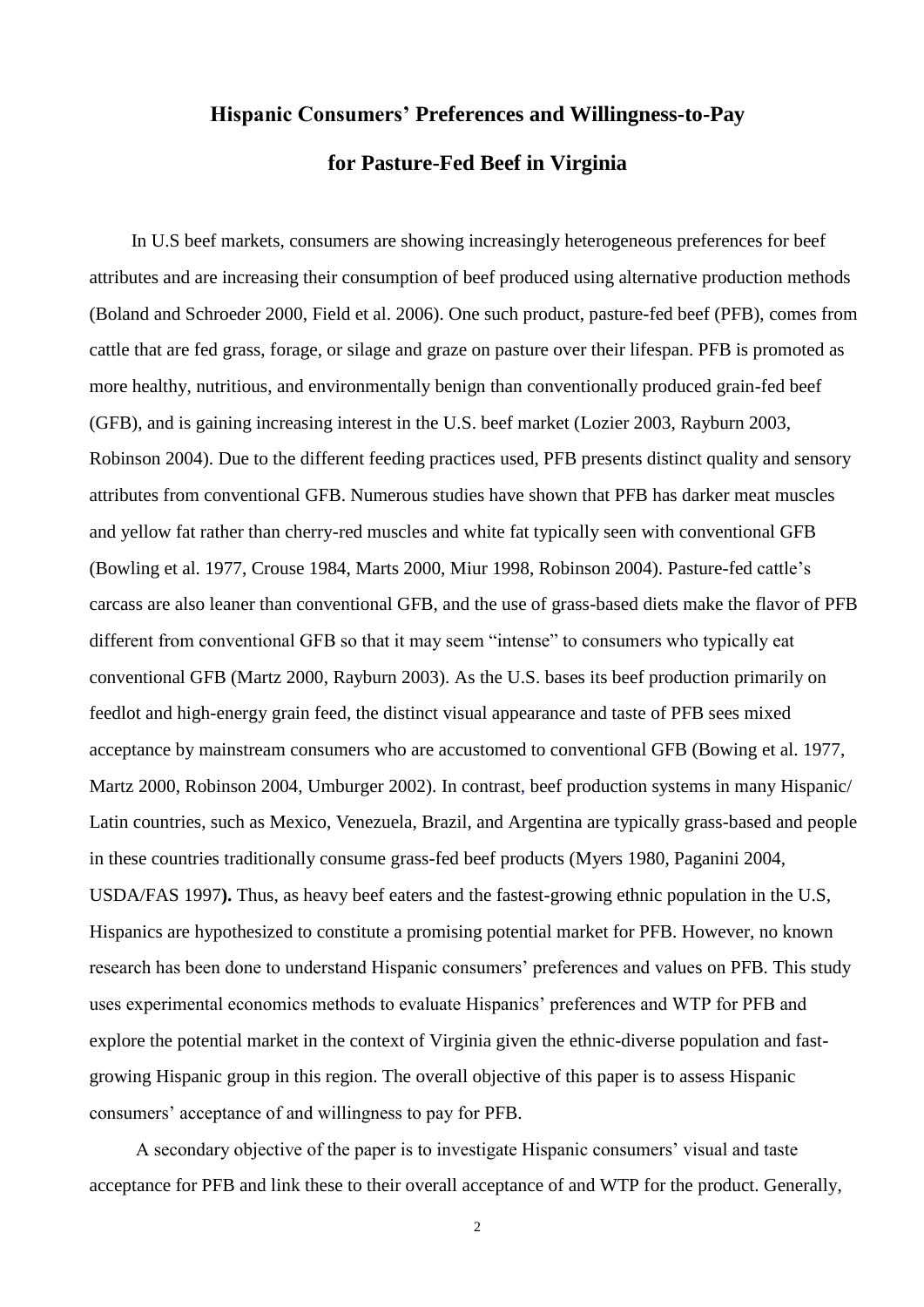consumers use different criteria to evaluate the quality of beef products at different stages of consumption. At the time of purchasing, consumers develop their expectations of beef quality by inspection of its visual attributes, such as color, cuts, and marbling (Acebron and Dopico 2000, Becker 2000, Grunert 1997). The expected quality determines consumers' visual satisfaction on the beef product and consequently affects their purchase decision. At the time of consumption, consumers obtain actual eating experience and form their taste acceptability by examining taste attributes such as flavor, tenderness, and juiciness. Nevertheless, previous studies suggest that consumers' visual and taste experience are not always consistent and possibly have counteracting roles in determining the potential acceptance of beef products. (Acebron and Dopico 2000, Melton et al. 1996, Umburger 2002). For example, Umburger (2002) shows that a low level of marbling preferred by consumers may lead to an unfavorable taste experience. Melton et al.(1996) reveals contradictory visual and taste acceptance across presentation formats. Thus a secondary objective of the research is to ascertain whether conflicting responses exist among Hispanic consumers and how these affect their overall preferences and WTP for PFB.

#### **Objectives**

 Through experimental economics methods, this study aims to understand Hispanic consumers' visual and taste acceptance for PFB and assess the visual and taste influences on Hispanic consumers' overall preferences and WTP for PFB. Specifically, the objectives of this study are to: 1) evaluate Hispanic consumers' visual and taste acceptances for PFB and determine the sensory attributes that are important in their visual and taste evolutions; 2) examine the relationship and assess the consistency between visual, taste, and overall preferences; explore the specific visual and taste influences on their preference; 3) evaluate Hispanic consumers' WTP for PFB and investigate the relationship between Hispanic consumers' sensory preferences and valuations for PFB.

#### **Theoretical and Empirical Model**

 According to Lancaster's (1966) approach to consumer theory, consumers' utilities or preference orderings are defined as a function of the characteristic bundle of the product. Here, we classify two types of product characteristics, visual and taste attributes, to determine the consumers' expected and experienced preferences. The widely perceived visual cues include freshness, cut, color, marbling, meat texture, and fat lumps whereas tenderness, juiciness and flavor are typically identified as relevant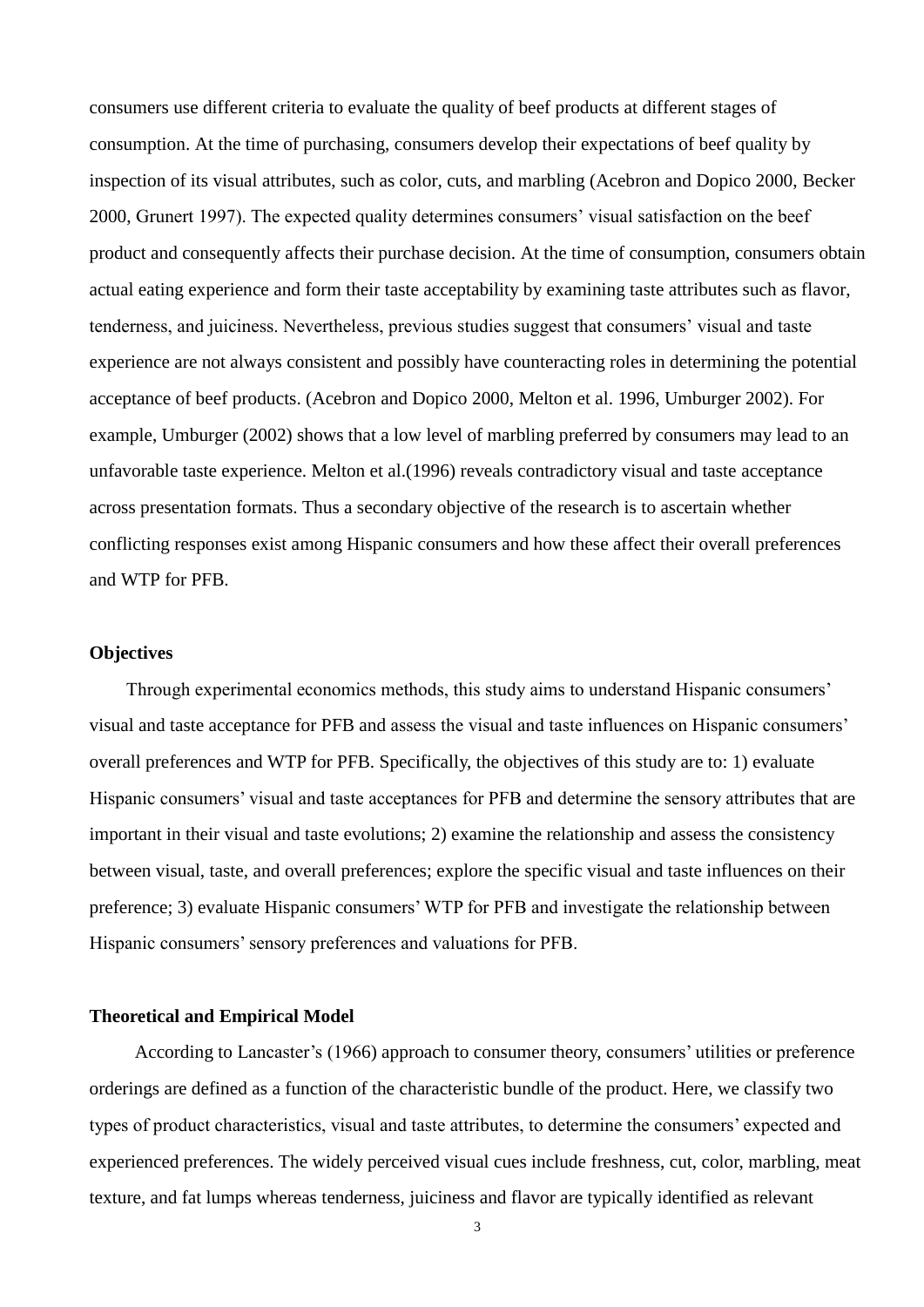experienced quality attributes (Acebron and Dopico 2000, Becker 2000, Miller 2007, Grunert 1997, Umburger 2007). In this study, six sensory attributes, lean meat color, fat color, meat texture, tenderness, juiciness and flavor, are chosen given their importance in consumers' visual and taste appraisals.

 We extend Lancaster to include consumers' characteristics in that they are significant indicators in consumers' preferences and WTP as shown in various studies. Moreover, information such as beef eating and consumption behavior are also considered important in predicating consumers' preference (Evans 2007, Lusk et al. 2001, Umberger 2002 and 2007).

 According to random utility model (RUM), if an individual consumes alternative beef product j from the choice set  $\{1, 2, ..., J\}$ , s/he obtains conditional utility:

$$
U_{ij} \equiv \beta_{ij}^{\dagger} x_{ij} + \varepsilon_{ij}
$$

Where x is a vector of independent variables, including visual and taste attributes for alterative j, individual *i*'s demographic and socio-economic characteristics, and other relevant factors such as the individual's beef consumption behavior.  $\varepsilon_{ij}$  is i.i.d and subject to normal distribution.

Individual i choose alternative j over choice k if and only if

 $\Delta U_j > 0 \ where \ \Delta U_j = U_{ij} - U_{ik,} \ j,k \ \in \{1,2,\ldots,J\}, j \neq K$ 

 Due to the unobservability of utility, we can only observe the choice outcomes of consumers. In the study, consumers face two choices, PFB and conventional GFB. Therefore, the *ith* individual's choice outcomes are binary with 1 representing PFB and 0 otherwise,

$$
y_i = \begin{cases} 1, & if \Delta U_i > 0 \\ 0, & otherwise \end{cases}
$$

Where  $\Delta U_i = U_{iPFR} - U_{iGFR}$ 

 Three types of preferences are evaluated in this study: visual, taste, and overall preferences, so we have

 $y_{im} = 1$  if  $\Delta U_{im} > 0$  and 0 otherwise, for  $m \in \{1, 2, 3\}$ 

where *m* represents the three types of preferences with 1 for visual, 2 for taste, and 3 for overall preference. Since the error terms of the three latent utilities are correlated, a Multivatirate Probit model may be appropriate to test the relationship between the three types of preferences (Green 2000).

$$
Pr(y_{im}, m = 1,2,3 | \beta, \Sigma) = \int_{A1} \int_{A2} \int_{A3} \phi(z_1, z_2, z_2, \rho_{12,} \rho_{13}, \rho_{23}) dz_1 dz_2 dz_3)
$$

$$
\Sigma = \begin{bmatrix} 1 & \rho_{12} & \rho_{13} \\ & 1 & \rho_{23} \\ & & 1 \end{bmatrix}
$$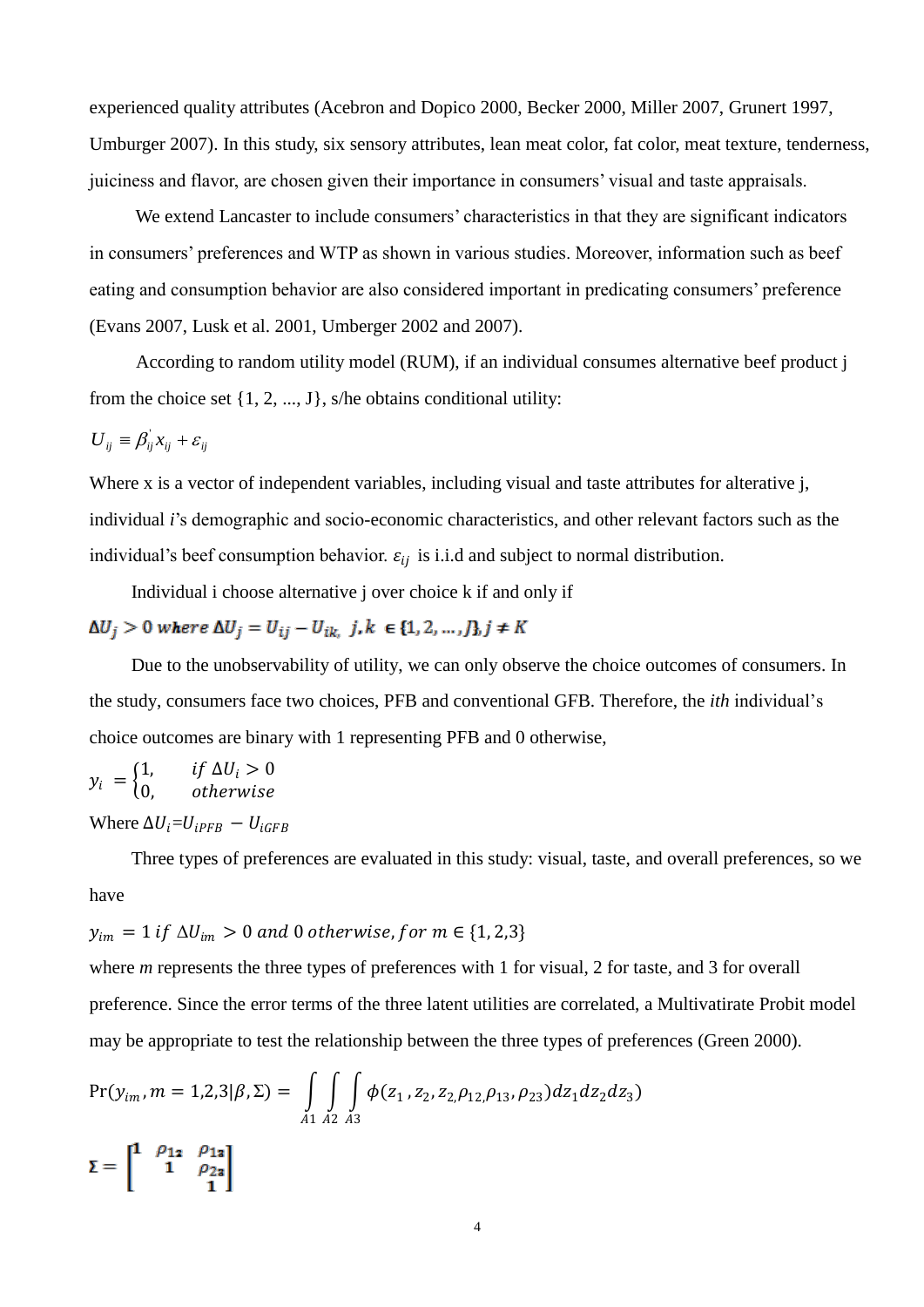where  $\phi$  is the density function of a multivariate normal distribution with mean vector 0 and the variance-covariance matrix (correlation matrix)  $\Sigma$ ,  $\beta$  is a vector of explanatory variables, and  $A_i$ is the interval  $(-\infty, \beta'_iX_i)$  if  $y_{im} = 1$  and  $(\beta'_iX_i, \infty)$  if  $y_{im} = 0$  (Chib and Greenberg 1998, Choo and Mokhtarian 2008)

#### **Experiment Procedure**

 $\overline{a}$ 

 From September to November 2008, laboratory experiments were conducted in four sites in Virginia to evaluate Hispanic consumers' preferences and WTP for PFB in comparison with conventional GFB. The four experimental sites, Galax, Roanoke, Richmond, and Blacksburg, were chosen to maximize the diversity of subjects so that broad representation of different socio-economic groups within the Hispanic population in Virginia could be achieved. In order to detect consumers' preference heterogeneity, experiments were conducted with non-standard subjects<sup>1</sup> rather than standard student subjects<sup>2</sup> typically in conventional laboratory experiments (Harrison and List 2004). Subjects were required to consume and purchase beef products regularly in order to ensure that they were familiar with the values of various beef products and had an underlying willingness to consume beef. Two hundred and thirty one subjects were recruited among Hispanic consumers at area Hispanic or Spanish-speaking churches, Hispanic restaurants, supermarkets and grocery stores, Hispanic or international food stores, libraries, and universities. Respondents were primarily from Mexico, El Salvador, Honduras, Colombia, Puerto Rican, Cuban, Dominican, or other Hispanic/Latino countries.

There were five to seven sessions in each experiment site. Each session typically had 8-15 subjects and lasted 1 to 1.5 hours. Subjects were assigned to one session according to their time preferences and availability. By considering income levels and the transportation costs in each experiment site, subjects were paid to compensate their participation (\$30 in Galax and Roanoke and 50\$ in Richmond and Blacksburg, respectively). Five instruments were used in the experiments: a written survey, visual evaluation, taste test, overall evaluation, and a Multiple Price Lists (MPL) experiment. As a contingent valuation method, the application of MPL has a long history in elicitation of hypothetical valuation (Harrison et al. 2004). Andersen et al. (2007) conducted in-lab MPL

<sup>&</sup>lt;sup>1</sup> Recruited in fields rather than an academic setting, therefore presenting diverse demographic characteristics and information. (Harrison and List 2004)

<sup>&</sup>lt;sup>2</sup> Primarily consists of students due to easy accessibility to experimenters. (Harrison and List 2004)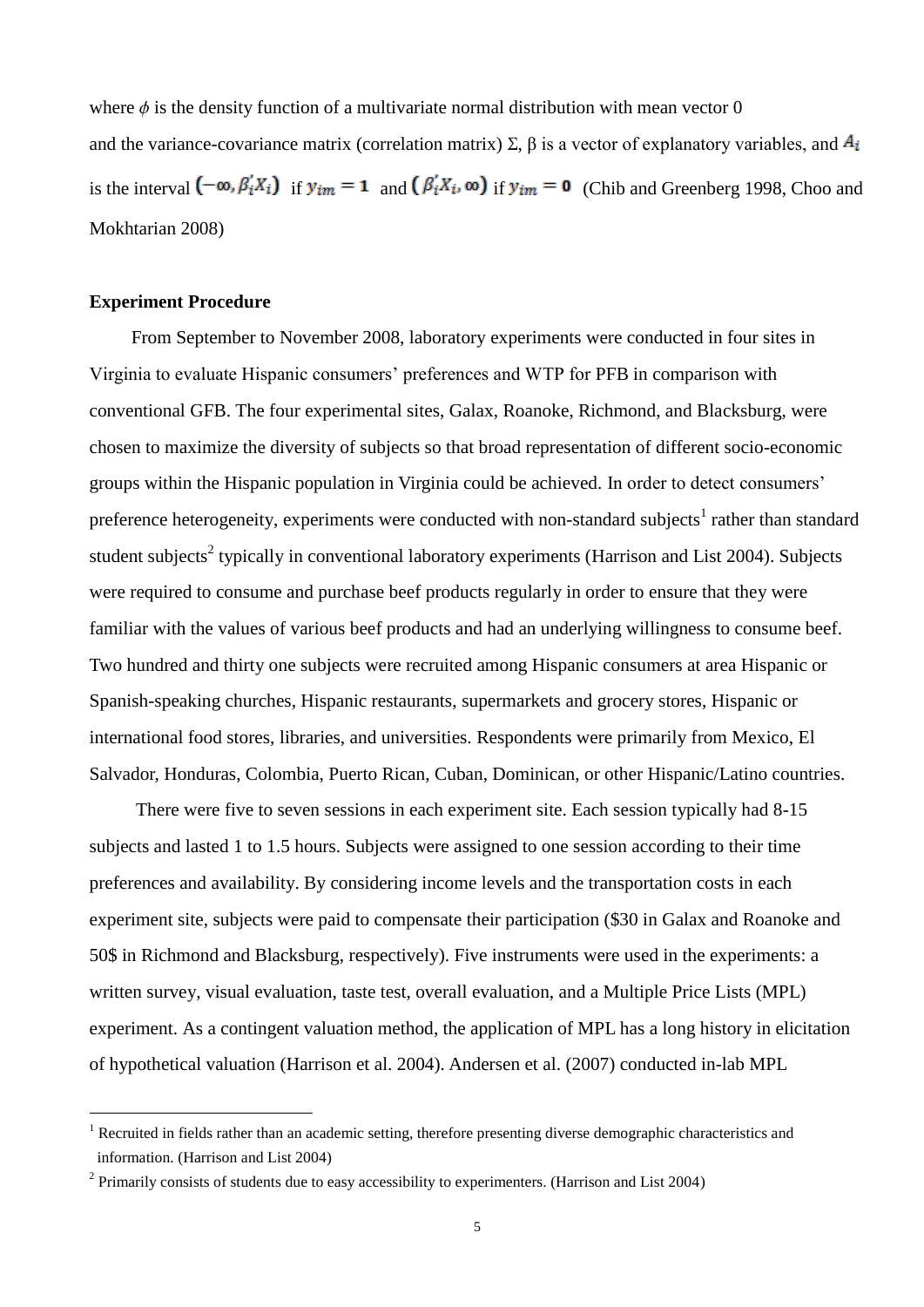experiments in a non-hypothetical setting and indicate that non-hypothetical MPL leads to robust valuations in laboratory experiments. In order for incentive compatibility, this study was` designed to apply MPL to a non-hypothetical environment since real products (PFB and conventional GFB), real money, actual transactions involved.

 On arrival to experiment facility at a scheduled session and time, subjects participated in a fivestep experiment as illustrated in figure 1.

**Step 1:** Subjects filled out a written survey. This survey collected data regarding subjects' demographic and socio-economic characteristics, beef consumption and purchase behavior, ethnic background, and other relevant information. Questions in the ethnic background section were used to measure subjects' acculturation degree.

 **Step 2:** After written survey, subjects were presented two different types of beef steak labeled "Sample A" and "Sample B." The two beef samples were displayed in polystyrene plates for evaluation. Both samples were New York Strip at the same marbling level (USDA Select) and were similar in size, seam fat distribution, and trim level. Sample A was conventional GFB and sample B was PFB steak. Subjects were not informed what type of beef each sample was. They visually evaluated the two beef samples and rated individual visual attributes of lean meat color, fat color, and meat texture for each sample using seven-point scales (See table 3). After rating attributes for both samples, subjects indicated which one, Sample A or Sample B, they preferred visually.

**Step 3:** After visual evaluation, subjects tasted two types of beef steak labeled 'Sample #1' and ‗Sample #2.' Sample A was conventional GFB and Sample B was PFB. Both samples were New York Strip with the same degree of marbling (USDA Select) and had similar size, seam fat distribution, and trim level. Beef samples in the taste test were cooked to medium or medium-well done. Upon sampling each type of beef, subjects rated tenderness, juiciness, and flavor for each sample based on seven-point scales (See table 4). They were not told that Sample #1 was conventional GFB and Sample #2 was PFB; they were supposed not to know Sample #1 in the taste test was the same type of beef as sample A in the visual evaluation, and Sample #2 was same as sample B in the visual evaluation. Therefore, both visual evaluation and taste test were blind tests. After rating taste attributes for the two samples, subjects indicated which sample's taste they preferred.

 **Step 4:** Subjects were told that beef sample #1 in the taste test was the same type of beef as sample A in the visual evaluation, and sample #2 in the taste test was the same as sample B in the visual evaluation. They were asked to state which sample (A/#1 or B/#2) they preferred overall based on their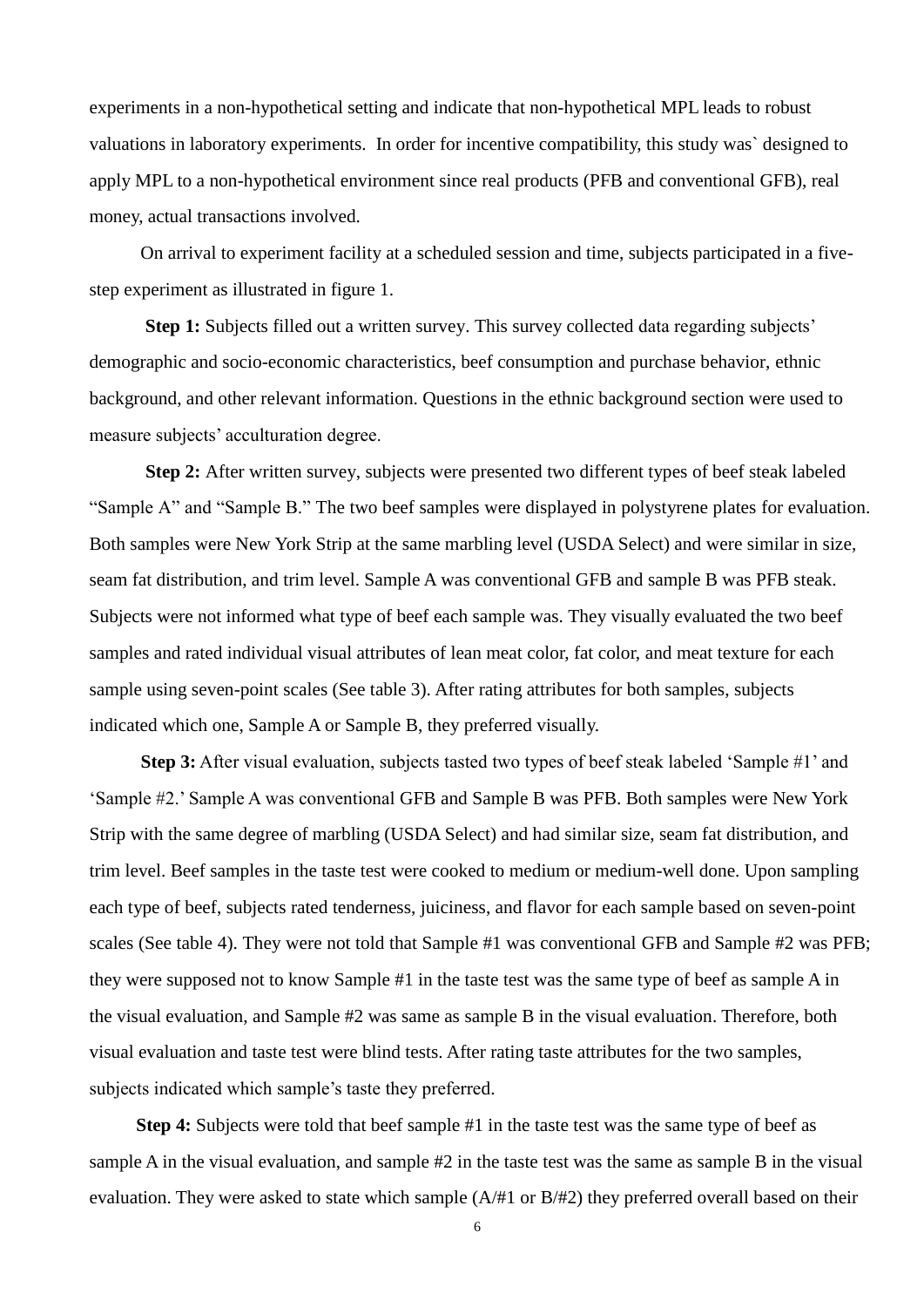visual and taste evaluations.

 **Step 5:** Subjects were given, free of charge, a pound of steak that was from the same type of beef (conventional GFB) as sample #1/A. If they preferred sample #1/A overall, the experiment was finished and they could leave with the pound of beef given to them. If they preferred sample #2/B, each of them was given \$10 cash as endowment to participate in the MPL experiment. In the MPL experiment, subjects were told that the pound of beef sample #1/A given to them was conventional GFB and its retail price was posted. Subjects were asked if they would be willing to exchange their conventional GFB to a pound of beef steak from sample #2/B by giving up any amount of money from the endowment, that is, by paying a price premium for sample #2/B. If they were unwilling to pay, they finished their experiment and left with the pound of conventional GFB and cash \$10. If they were willing to trade in, then they filled out a MPL form to indicate how much they would like to pay to exchange their conventional GFB for a pound of beef sample #2/B, that is, a pound of PFB. After filling out the MPL form, a random number was drawn to determine which price premium would be implemented. If the randomly drawn price was lower than the maximum amount of money the subject was willing to pay for the exchange, s/he could make the exchange by paying the drawn price and kept the rest of endowment. If the price drawn was higher than the subject's WTP, then the exchange was not made and the subject kept the conventional GFB and \$10 cash endowment.

 Two treatments were used in order to determine if there existed order effects in the visual evaluation and taste test. In treatment A, the taste test was conducted immediately before visual evaluation. Treatment B switched the order of visual evaluation and taste test of treatment A. That is, visual evaluation was conducted first and then taste test right after. Treatments alternated between sessions with subjects assigned to treatments based on the sessions they participated in.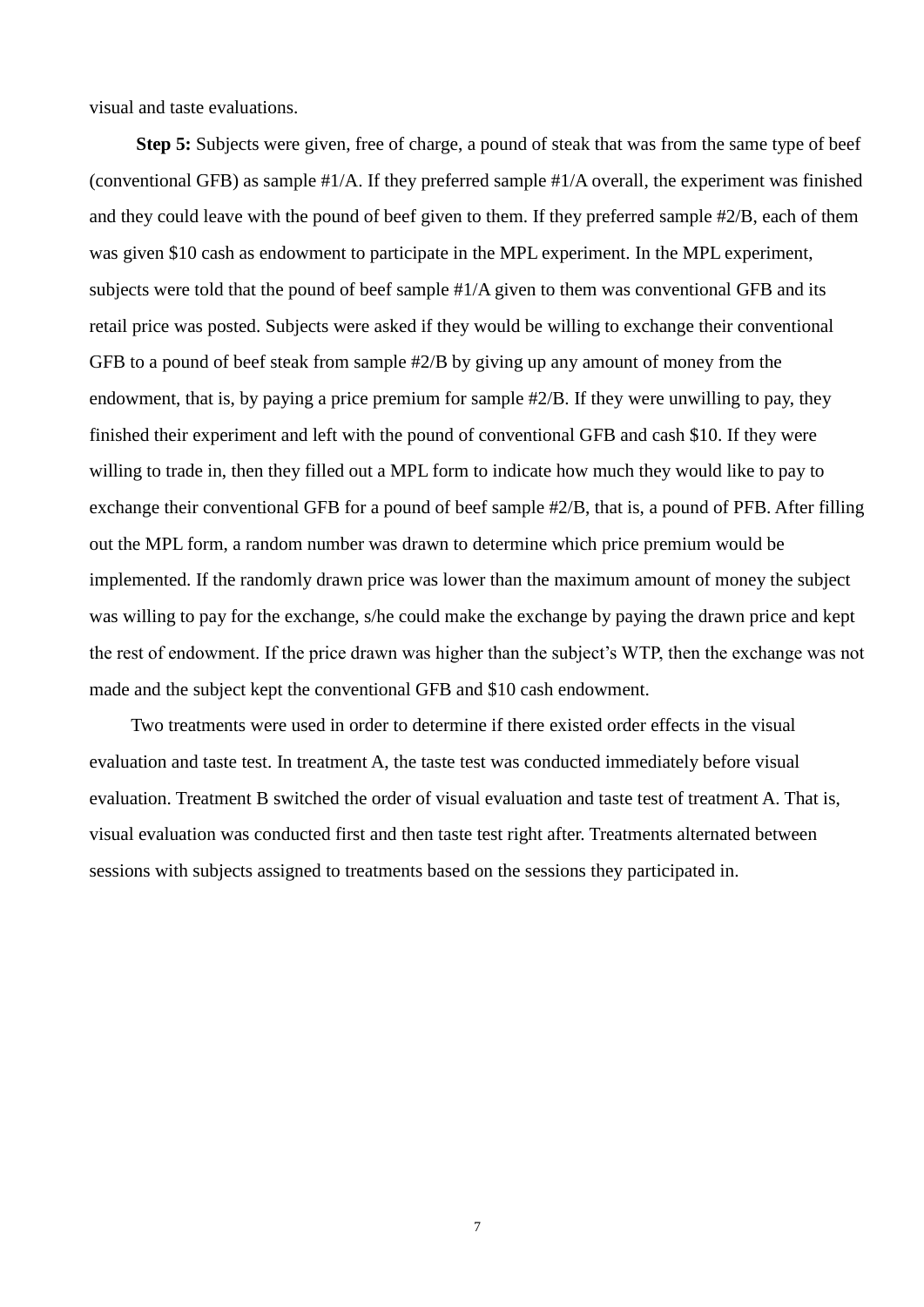



#### **Data and Results**

 As shown in table 1 and table 2, a total of 231 subjects participated in the laboratory experiments conducted in four sites: 39 in Galax (accounting for 17% of all subjects), 82 in Roanoke (36%), 68 in Richmond (29%), and 42 in Blacksburg (18%). Sixty four percent of subjects were female and 36% were male. The average age was 37.7 and average education attainment was some college. Most subjects (more than 70%) worked full-time or part-time and three-quarters of them lived with family, including such situations as living with spouse only, with spouse and children, with children only, and with extended family. Their average annual before-tax household income was between \$30,000 and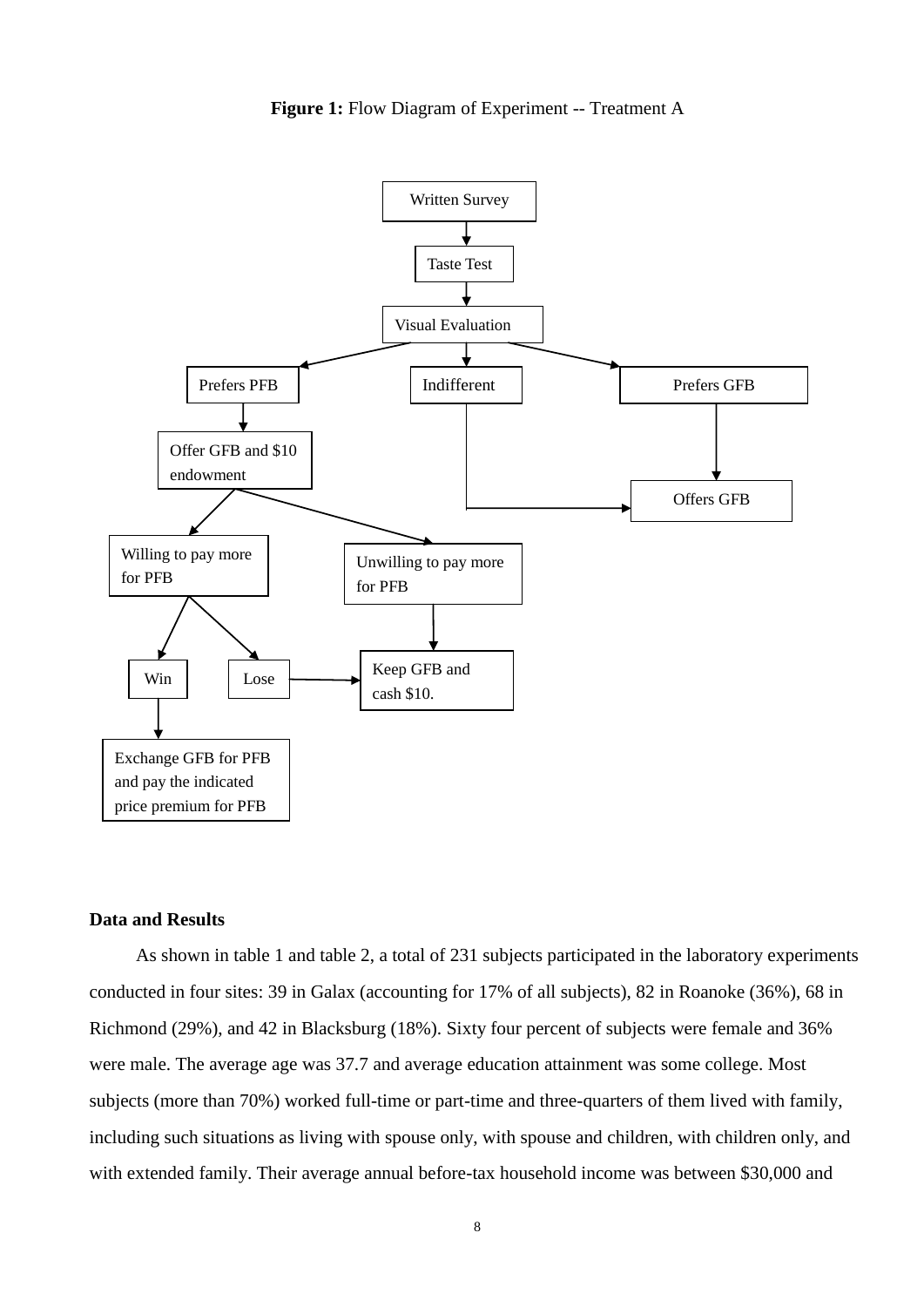\$40,000. The vast majority (more than 90%) of subjects were foreign-born, including immigrants and naturalized citizens. The main countries of origin were Mexico (35%), El Salvador and Honduras (23%), and Columbia (22%). The rest of subjects, approximately 20%, originated from other Hispanic countries such as Puerto Rico, Peru, Ecuador, Venezuela**,** and Cuba.

 Subjects were classified as PFB preferring and conventional GFB preferring according to their overall preferences. With respect to sensory evaluations, 60% of subjects visually preferred PFB and 40% preferred conventional GFB. In contrast, about 40% preferred the taste of PFB and 60% preferred conventional GFB. In general, approximately half of subjects preferred PFB and another half of them preferred conventional GFB (Figure 2). T-tests were conducted to compare the visual attribute ratings of PFB and conventional GFB (See Table 3). On average, all subjects perceived that PFB had darker lean meat muscles, yellower fat, and finer meat texture than conventional GFB. P-values for the three visual attributes are below .02 and indicate significant differences of average ratings of visual attributes between PFB and conventional GFB. Both PFB- and conventional GFB-preferring groups had largely consistent evaluations of visual attributes of PFB with the exception of meat texture. Table 4 reports the average ratings of individual taste attributes. Overall, subjects felt PFB tastes tougher than conventional GFB. The average tenderness ratings on the two types of beef were significantly different by all subjects and by conventional GFB-preferring group (p<.000). For all subjects, average ratings of juiciness and flavor were not significantly different between PFB and conventional GFB. PFBpreferring subjects, however, perceived that PFB was juicier (p<.000) and had more intense flavor (p<.002) than conventional GFB.

 Table 5 lists the consistency of taste, visual, and overall preferences. There were 118 subjects preferring pasture-fed beef, accounting for 51% of the respondents. Forty nine percent of PFBpreferring subjects consistently preferred the taste and visual appearance of PFB. Eighteen percent preferred the taste of PFB but the visual appearance of conventional GFB, and 33% preferred the taste of PFB but visually preferred conventional GFB. The subjects who consistently preferred the taste and visual appearance of PFB didn't indicate higher price premium for PFB than subjects who had dispersant visual and taste preferences. On the contrary, they were willing to pay \$.70 less than the subjects who preferred the taste of PFB but the appearance of conventional GFB. Similarly, they paid \$.54 less than the subjects who preferred the taste of conventional GFB but the appearance of PFB. Therefore, the consistency of sensory preferences didn't directly determine consumers' WTP. The MPL experiment that elicited price premium for PFB was completed only by PFB-preferring subjects;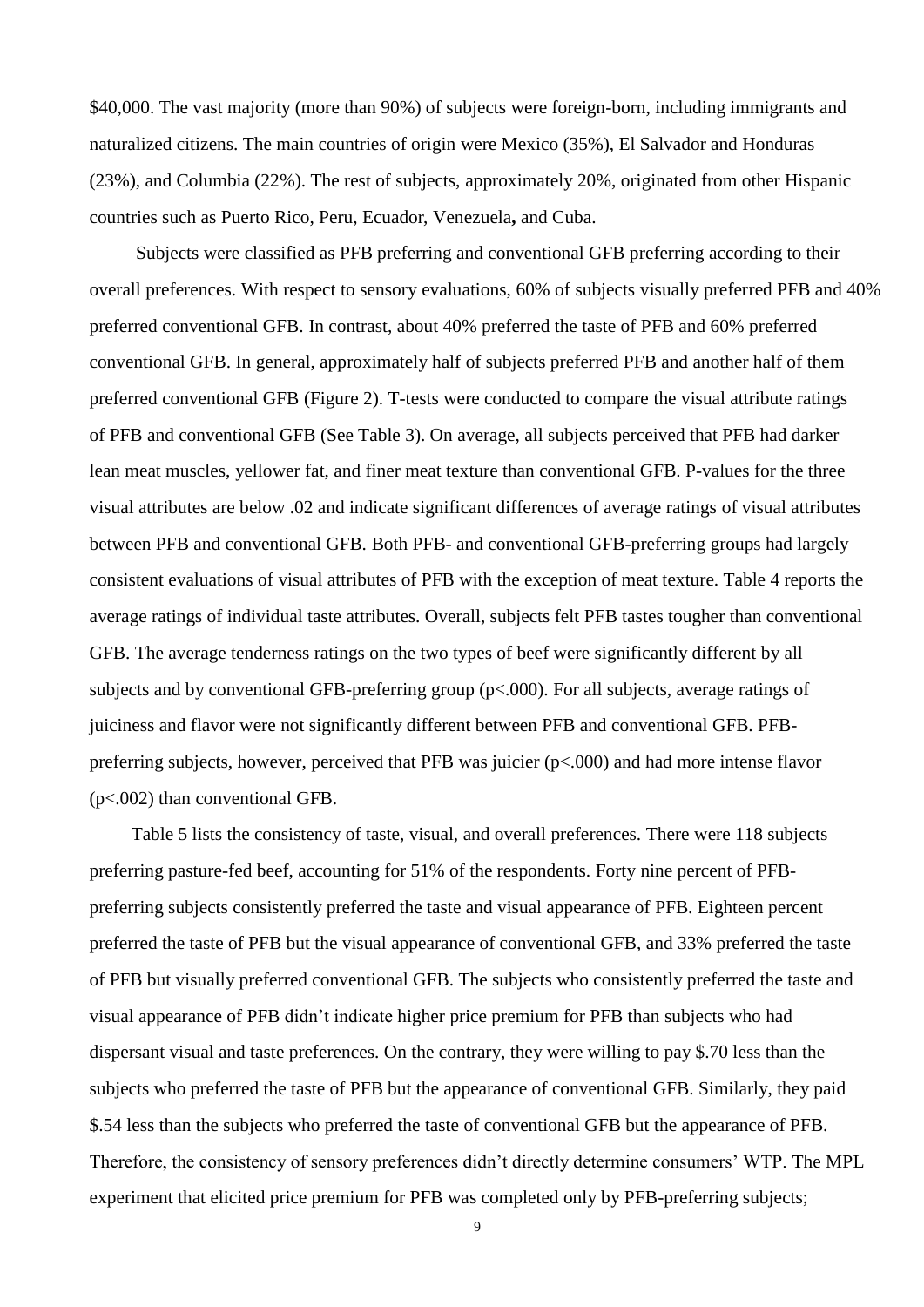therefore the WTP by conventional GFB-preferring subjects was unobservable and might be negative. Their WTP was censored by value zero. As shown in table 6, the average WTP by PFB-preferring subjects was \$3.62 and varied across experiment sites with the highest in Galax (\$4.20) and lowest in Blacksburg (\$2.64). A large proportion of subjects in Blacksburg were university students, which may partly explain the low average WTP in this location.

#### **Empirical Models and Results**

 The empirical models that evaluate visual, taste, and overall preferences and examine their relationship are listed as follows:

*VP<sup>i</sup>* = *f* (*MCOLOR, FCOLOR, TEXTURE, GALAX, ROANOKE, RICHMOND, TREATMENT, FEMALE, AGE, EDU, EMPLOY, INCOME, LVSTAT, HHDSIZE, CHILD, MEXICAN, SALHON, COLUMBIAN, ACLT, FHOME, FAWAY, BAMNT, DONE, GRADE, EPFB*)

*TP<sup>i</sup>* = *f* (*TENDERNESS, JUICINESS, FLAVOR, GALAX, ROANOKE, RICHMOND, TREATMENT, FEMALE, AGE, EDU, EMPLOY, INCOME, LVSTAT, HHDSIZE, CHILD, MEXICAN, SALHON, COLUMBIAN, ACLT, FHOME, FAWAY, BAMNT, DONE, GRADE, EPFB*) *PREF<sup>i</sup>* = *f* (*MCOLOR, FCOLOR, TEXTURE, TENDERNESS, JUICINESS, FLAVOR, GALAX,* 

> *ROANOKE, RICHMOND, TREATMENT, FEMALE, AGE, EDU, EMPLOY, INCOME, LVSTAT, HHDSIZE, CHILD, MEXICAN, SALHON, COLUMBIAN, ACLT, FHOME, FAWAY, BAMNT, DONE, GRADE, EPFB*)

where *VP, TP*, and *PREF* are binary variables to represent consumers' visual, taste, and overall preferences, respectively. They take the value of 1 if consumers prefer PFB and 0 if consumers prefer conventional GFB or is indifferent between them. Meat color (*MCOLOR), fat color (FCOLOR)*, and meat texture (*TEXTURE*) are visual attribute variables that represent the differences of visual attributes ratings between PFB and conventional GFB. *TENDERNESS*, *JUICINESS* and *FLAVOR* are taste attribute variables that represent the differences of taste attribute ratings between PFB and conventional GFB. Variables that capture consumers' socio-demographic characteristics and beef consumption behavior are also included and are described in Table 2.

 Estimation results of the Multivariate Probit models are reported in table 7. In the visual preference model, the two visual attribute variables, *MCOLOR* and *FCOLOR*, were insignificant. Meat texture (*TEXTURE*) was strongly significant with negative sign, which indicates that a subject was less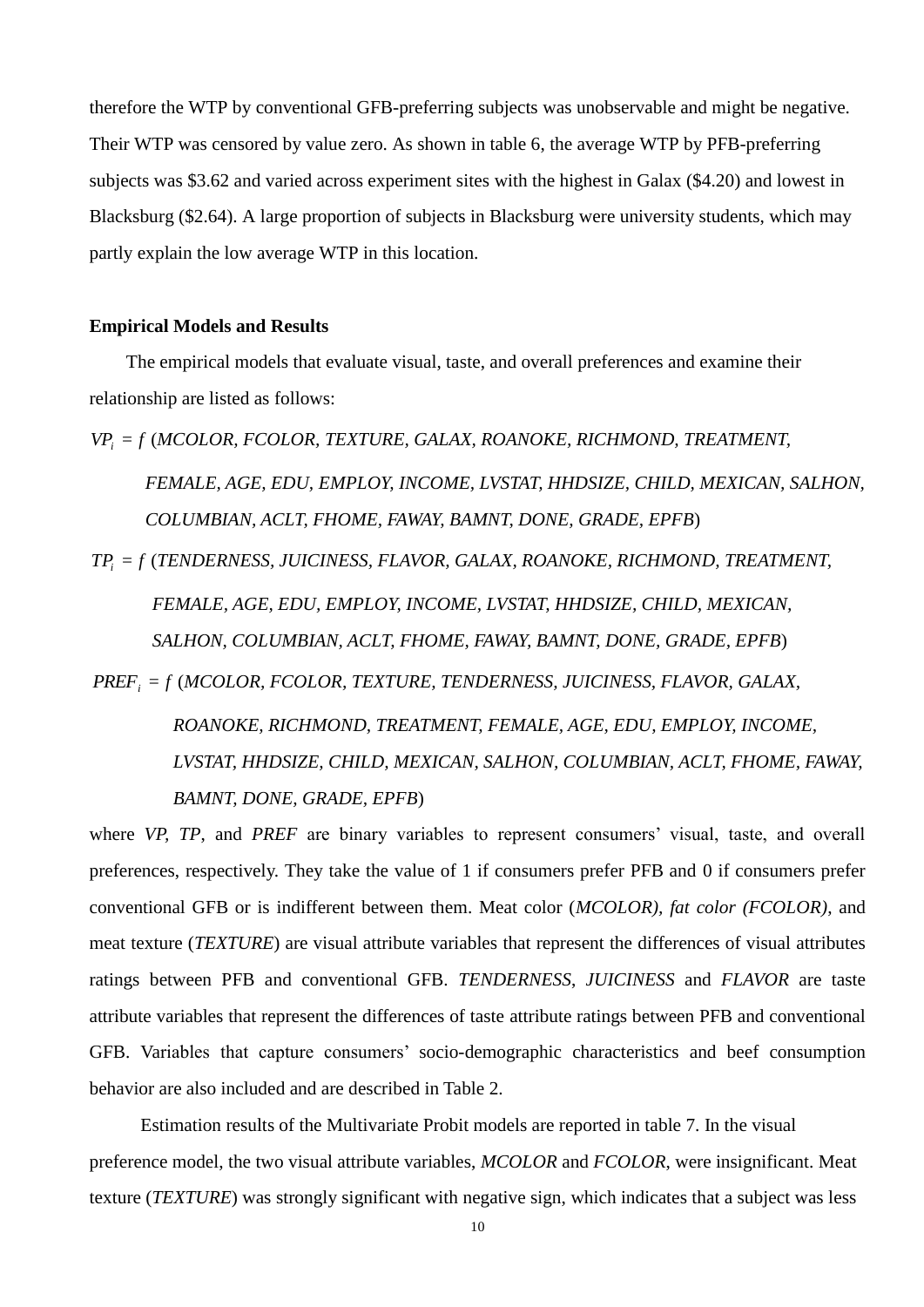likely to visually prefer PFB if s/he perceived the meat texture of PFB to be coarser than conventional GFB. When it comes to taste attribute variables, three taste attribute variables, *TENDERNESS, JUICINESS,* and *FLAVOR,* were negatively significant at 1% level. A subject was more likely to prefer the taste of PFB if s/he felt it more tender, juicer, and more intense than conventional GFB. In overall preference model, among the six sensory attributes, only tenderness and juiciness were significant and carried negative signs, which implies that the more tender and juicier a consumer perceived PFB relative to conventional GFB, the more likely s/he preferred PFB over conventional GFB.

 The location variable, *RICHMON,* was significant in all visual, taste, and overall preference models. Subjects in Richmond tended to favor PFB over conventional GFB. The order effects of the visual evaluation and taste test were detected merely in the taste preference model. Subjects with treatment A were more likely to prefer the taste of PFB over conventional GFB. The effects of acculturation (*ACLT*) were positive as opposed to our expectation and statistically significant in visual preference. The more acculturated a subject was, the more likely s/he visually preferred PFB. Among the country of origin variables, *MEXICAN* was significant in both visual and overall preference showing that Mexican and Mexican-American subjects were more likely to like the appearance of PFB and preferred it overall. *COLOMBIAN* was also significant in the overall preference model meaning that consumers of Colombia were more likely to prefer PFB overall. As for subjects' sociodemographic variables, living arrangement (*LVSTAT*) had a significant and negative influence on taste preference, which indicates that subjects living with family were less likely to prefer the taste of PFB. Household size (*HHDSIZE*) and the number of children in the household (*CHILD*) were significant variables but carry opposite signs in taste preference model. That is, respondents from bigger households and those with fewer children present in the household were more likely to prefer the taste of PFB.

With respect to the variables for beef consumption behavior, the preferred cooking doneness of steak (*DONE)* was negatively significant in the overall preference model. That is, the more well-done a subject typically liked beef steak to be cooked, the less likely s/he preferred PFB overall. Other beef consumption behavior variables, however, were insignificant in all three preference models.

 In this study, consumers' WTP is defined as the price premium a subject was willing to pay for a pound of PFB in the MPL experiment. Our empirical WTP model takes the following form: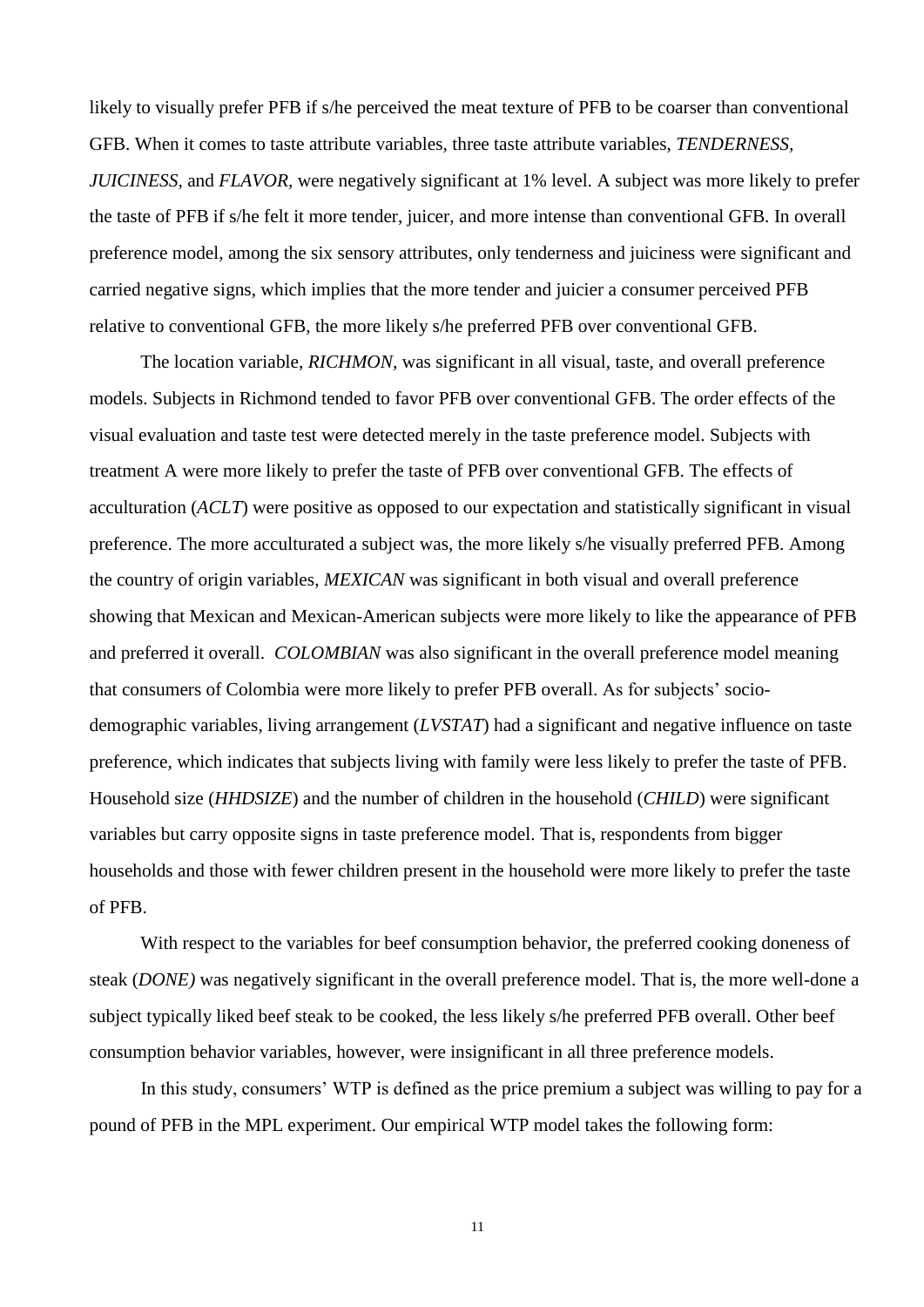# (*VISUAL, TASTE, GALAX, ROANOKE, RICHMOND, TREATMENT, FEMALE, AGE, EDU, EMPLOY, INCOME, LVSTAT, HHDSIZE, CHILD, MEXICAN, SALHON, COLUMBIAN, ACLT, FHOME, FAWAY, BAMNT, DONE, GRADE, EPFB*)

where *WTP* is the price premium consumer *i* is willing to pay for a pound of PFB; *VISUAL* and *TASTE* represent visual and taste preferences for PFB with value 1 if preferring PFB and 0 if preferring conventional GFB or indifferent. *GALAX*, *ROANOKE*, and *RICHMOND* are dummy variables to describe specific experiment sites. Variables that capture consumers' socio-demographic characteristics and beef consumption behavior are included and described in Table 2. The error term is assumed to i.i.d and subject to normal distribution.

*WTP*; = *f* (*VISUAL, TASTE, GALAX, ROANOKE, R.<br>
EMPLOY, INCOME, LVSTAT, HHDSIZE, CHILD, M<br>
FHOME, FAWAY, BAMNT, DONE, GRADE, EPFB)<br>
where WTP is the price premium consumer <i>i* is will.<br>
epresent visual and taste preferen The estimates from the Tobit model are reported in table 8, which suggest that taste and visual preferences both had significantly positive effects on subjects' WTP. Marginal effects were presented for expected unconditional values and conditional values on being uncensored. According marginal effects, all subjects' WTP increased \$1.61 if they preferred the taste of PFB and \$1.97 if they preferred the visual appearance of PFB, respectively. The significance and magnitude of the two estimates suggest that visual and taste satisfactions were the most important determinants of WTP. For subjects who were willing to pay a non-zero premium, visual and taste acceptability for PFB had similar impacts on their WTP. They were willing to pay \$1.31 if they preferred the taste of PFB and \$1.50 if they preferred the visual appearance of PFB. However, to all subjects, visual influences seemed larger than taste with the difference of marginal effects at \$.37.

 As opposed to Umberger et al's (2007) finding, our results show that the number of children in the household presents a strong positive effect on WTP. The marginal effects of variable *CHILD* indicate that one more child in the household will increase the premium by \$.53 for all subjects and \$.42 for the subjects who are willing to pay more for PFB. Nevertheless, the increase in household size has negative marginal effects on WTP with -\$.28 and -\$.22 for unconditional expected values and uncensored values, respectively. The coefficients of living status (*LVSTAT*) were positive and significantly different from zero. Subjects living with family were willing to pay a positive premium for PFB. Marginal effects were \$.88 for all subjects and \$.73 for subjects with non-zero WTP. Income level didn't exert significant influence on consumers' valuation on PFB as expected and its coefficient had negative sign.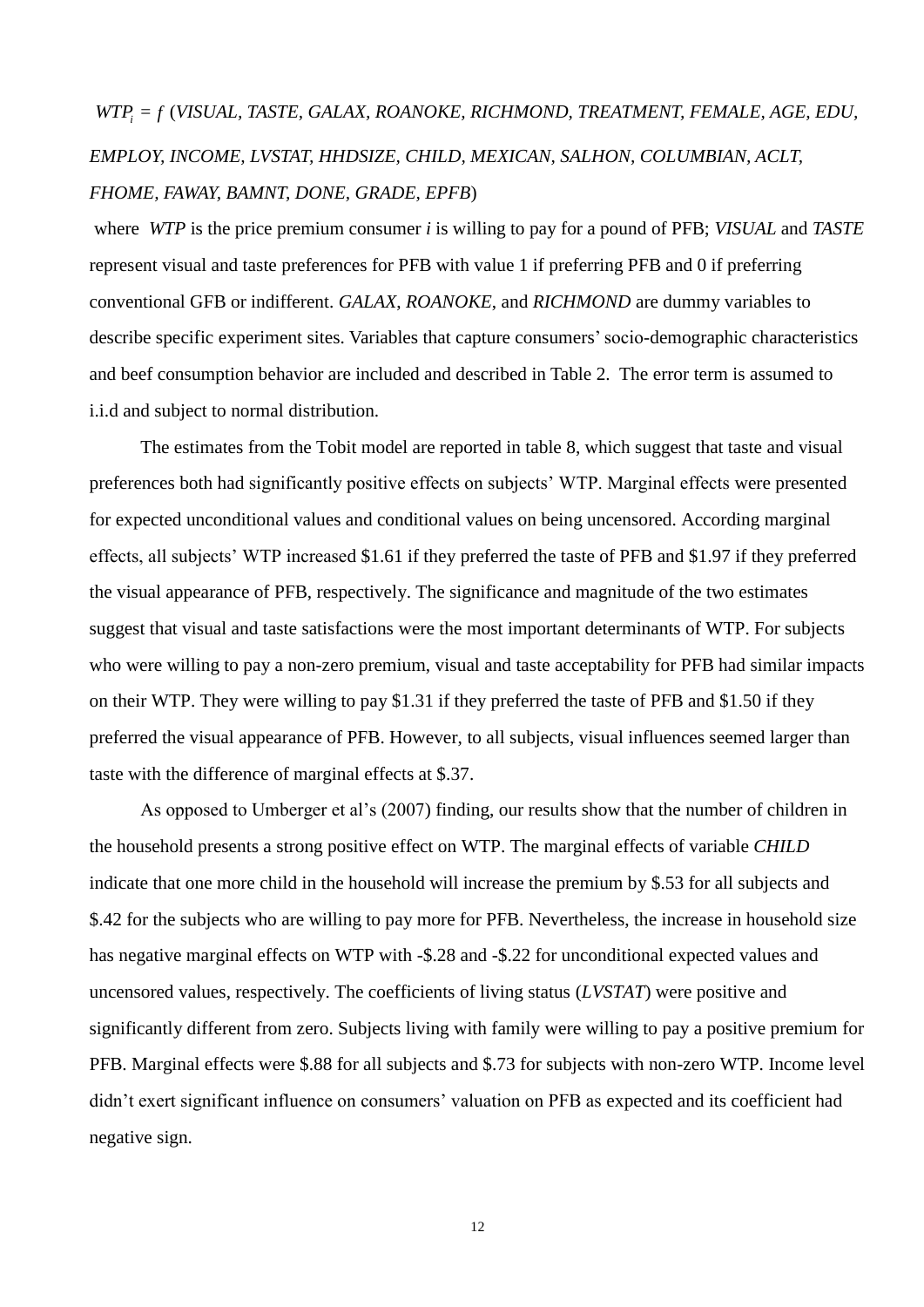With respect to beef consumption behavior, our finding reveals that subjects who more often consumed beef prepared away from home and who had previous experience of consuming PFB were willing to pay more to PFB. In contrast, the preferred cooking doneness (*DONE*) negatively affected consumers' WTP—those who preferred a higher level of doneness were willing to pay less for PFB. One level increase of doneness translated to \$.22 and \$.18 decrease in WTP by all subjects and the subjects with non-zero WTP, respectively.

#### **Conclusion**

This research employs experimental economics methods to assess the potential Hispanic market of PFB in Virginia and attempts to contribute to the literature in this growing field. The main objectives are to determine Hispanic consumers' preference and WTP for PFB and investigate visual and taste influences on their overall preference and WTP for PFB. As indicated in the results, more than fifty percent of Hispanic consumers prefer PFB and the majority of them are willing to pay price premiums, which suggest that a promising Hispanic market for PFB exists in Virginia. The visual and taste evaluations show that Hispanic consumers can distinguish the appearance and taste between PFB and conventional GFB. Visual and taste satisfactions play vital roles in their overall preferences and directly translate to WTP for PFB. Nevertheless, their visual and taste preferences are not always consistent. Approximately fifty percent of subjects with inconsistent sensory preferences generally prefer PFB and another half of them prefer conventional GFB. This implies uneven visual and taste importance in determining overall preference. In principal, out of the six sensory attributes, tenderness and juiciness are highly important to subjects' overall preferences. For all subjects, visual preferences seem more important than taste preference in determining WTP for PFB. The visual and taste importance are quite similar for the subjects who are willing to pay more for PFB.

 The research has implications for policy, services, and marketing efforts to support the development of Hispanic markets of pasture-fed beef. Its findings provide insights and knowledge into Hispanic consumers' purchase and consumption decision-making process and developing practical marketing strategies to meet their demand and narrow down the possible inconsistency between their visual and taste preferences.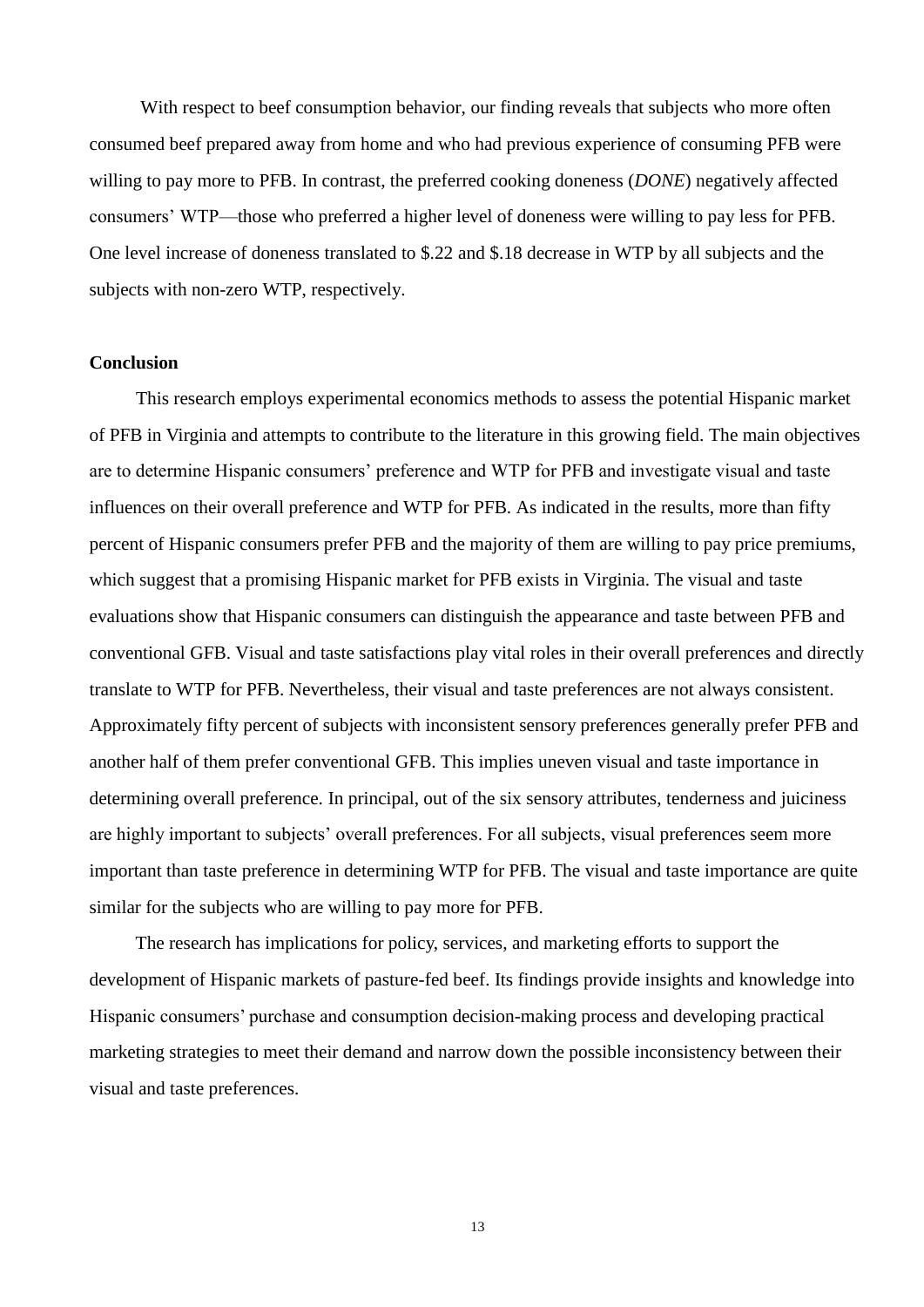#### **REFERENCES**

AcebroÂn, L. B. and D.C. Dopico. "The Importance of Intrinsic and Extrinsic Cues to Expected and Experienced Quality: an Empirical Application for Beef." *Food Quality and Preference* 11 (2000): 229-38

AIS Development, LLC. "Study of Grass Fed Beef as a Value Chain in North Central New Mexico and the San Luis Valley" Available on the web at : [www.aisdevelopment.com](http://www.aisdevelopment.com/)

Andersen, S., G. W. Harrison, M. I. Lau, and E.Rutström. "Valuation Using Multiple Price List Formats‖ *[Applied Economics](http://www.informaworld.com/smpp/title~content=t713684000~db=all)* [39,](http://www.informaworld.com/smpp/title~content=t713684000~db=all~tab=issueslist~branches=39#v39) [6 \(](http://www.informaworld.com/smpp/title~content=g777660085~db=all)2007): 675-82

Becker, T. "Consumer perception of fresh meat quality: A framework for analysis." *British Food Journal* 102, 3(2000):158 – 76

Boland, M. and T. Schroeder. "Marginal Value of Quality Attributes for Natural and Organic Beef." Selected Paper of the 2000 Annual Meeting, June 29-July 1, 2000, Vancouver, British Columbia

Bowling, R., G. Smith, Z. Carpenter, T. Dutson, and W. Oliver. "Comparison of Forage Finished and Grain-Finished Beef Carcasses.‖ *Journal of Animal Science*, 45, 2(1977): 209-16

Chib, S. and E. Greenberg. "Analysis of multivariate probit models" *Biometrika* 85, 2 (1998): 347–61

Choo, S. and P. L. Mokhtarian. "How do people respond to congestion mitigation policies? A multivariate probit model of the individual consideration of three travel-related strategy bundles." *Transportation,* 35 (2008):145–63

Crouse, J. D., H. R. Cross, and S. C. Seideman. "Effect of A Grass or Grain Diet on the Quality of three Beef Muscles." *Journal of Animal Science*, 58 (1984): 619-25

Fields, D., J.W. Prevatt, J. Lusk, and C.R. Kerth. "Forage-Fed Beef Attributes: Customer Preferences and Willingness-To-Pay." Alabama Agricultural Experiment Station, 2006

Green, W.H. *Econometric Analysis*. Upper Saddle River, NJ: Prentice Hall. 1997

Gruner, K. G. "What's in a Steak? A Cross-Cultural Study on the Quality Perception of Beef." *Food Quality and Preference* 8, 3 (1997):157 -174

Gruner, K. G., H. Larsen, T.K. Madsen, and A. Baadsgaard. *Market Orientation in Food and Agriculture.* Boston, MA: Kluwer Publishing, 1996

Harrison, G. W., and J. A. List. "Field Experiments" *Journal of Economic Literature* 42, 4(2004):1009-55

Harrison, G. W., R. M. Harstad, and E. E.Rutström. "Experimental Methods and Elicitation of Values." *Experimental Economics* 7, 2 (2004): 123-40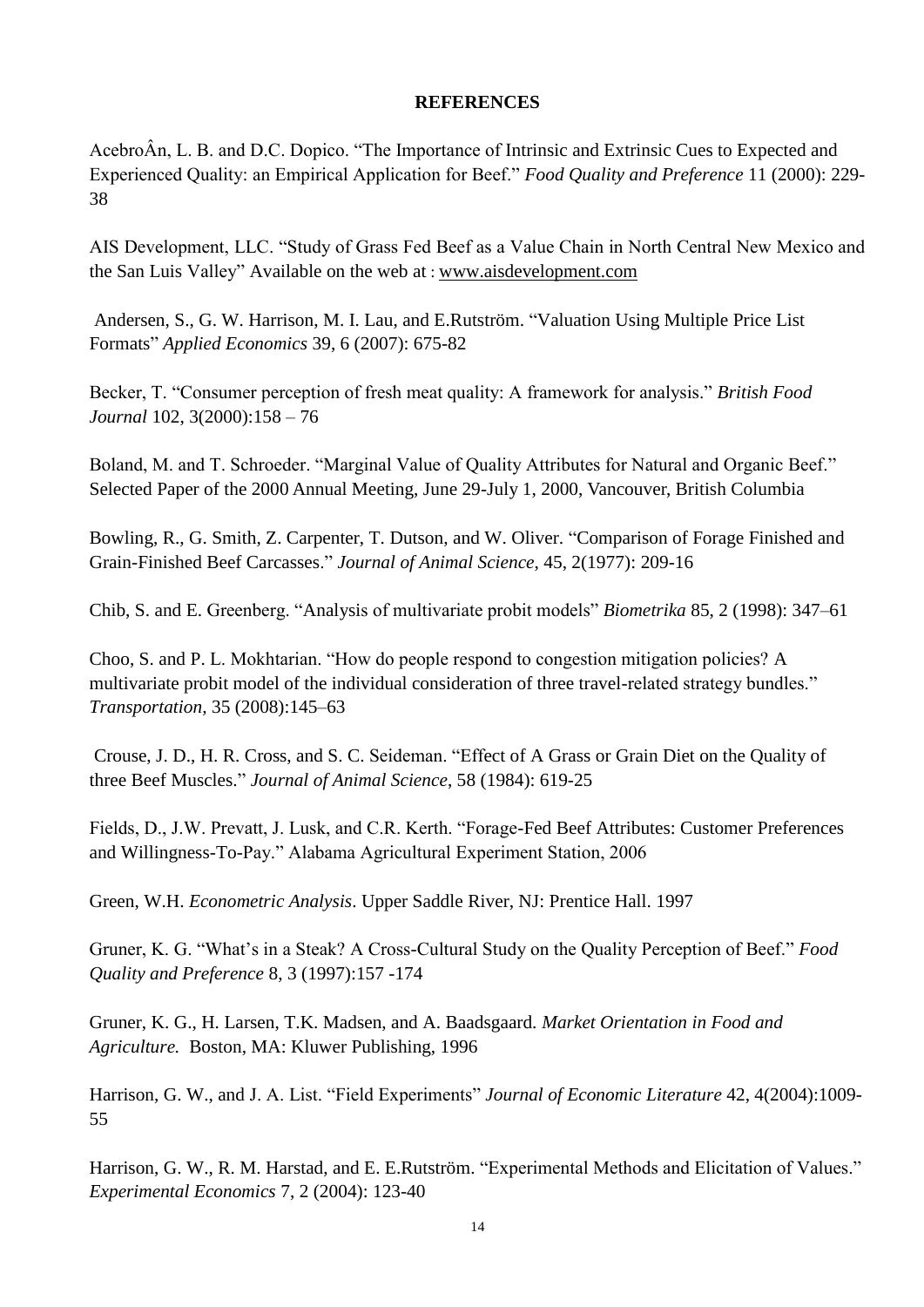Killinger, K. M., C. R. Calkins, W. J. Umberger, D. M. Feuz, and K. M. Eskridge. "Consumer Visual Preference and Value for Beef Steaks Differing in Marbling Level and Color." *American Society of Animal Science* 82 (2004): 3288–93

Lee, W.-N. "Acculturation and Advertising Communication Strategies: A Cross-Cultural Study of Chinese and Americans‖, *Psychology and Marketing* 10, 5(1993): 381-97

Lozier, J., E. Rayburn, and J. Shaw. "Growing and Selling Pasture-Finished Beef: Results of a Nationwide Survey.‖ *Journal of Sustainable Agriculture* 25, 2(2003): 93-112

Martz, F. "Pasture-based Finishing of Cattle and Eating Quality of Beef." Forage System Research Center, Missouri Agricultural Experiment Station, 2000.

Muir, P. D., J. M. Deaker, and M. D. Bown. "Effects of forage- and grain-based feeding systems on beef quality: A review.‖ *New Zealand Journal of Agricultural Research* 41(1998): 623-35.

Myers, N. *Conversion of tropical moist forests: A report prepared for the Committee on Research Priorities in Tropical Biology of the National Research Council*. Washington, D.C.: National Academy of Sciences, 1980

Ogden, D. T., J. R. Ogden, and H. J. Schau. "Exploring the Impact of Culture and Acculturation on Consumer Purchase Decisions: Toward a Micro-cultural Perspective." *Academy of Marketing Science Review* 3 (2004)

Olson, J. C., "Price as an Informational Cue: Effects in Product Evaluation." *Consumer and industrial buying behaviors*: 267-286. New York: North-Holland Publishers, 1977

Paganini, V. R., "An Alternative Natural Beef Production System: A Differentiation Strategy for California Producers and Packers.‖ Giannini Foundation of Agricultural Economics, University of California, Agricultural and Resource Economics Update 8, 1(2004): 9-11

Robinson, J. *Pasture Perfect.* Vashon Island Press, 2004.

Steenkamp, J.-B. E. M., and H. C. M. Van Trijp. "Quality Guidance: a Consumer-Based Approach to Food Quality Improvement Using Partial Least Squares." *European Review of Agricultural Economics* 23 (1996): 195-215.

Steenkamp, J-B. E. M. *Product Quality: An Investigation into the Concept and How It is Perceived by Consumers.* Assen, Netherlands: Van Gorcum, 1989

Umberger, W. J. "Beef Quality, Beef Demand, and Consumer Preferences." *Hand Book of Beef Safety and Quality*: 187-213. New York: Haworth Food & Agricultural Products Press, 2007

Umberger, W. J. "Consumer Willingness-to Pay for Flavor in Beef Steaks: an Experimental Economics Approach." PhD dissertation, the graduate college in the University of Nebraska-Lincoln, 2001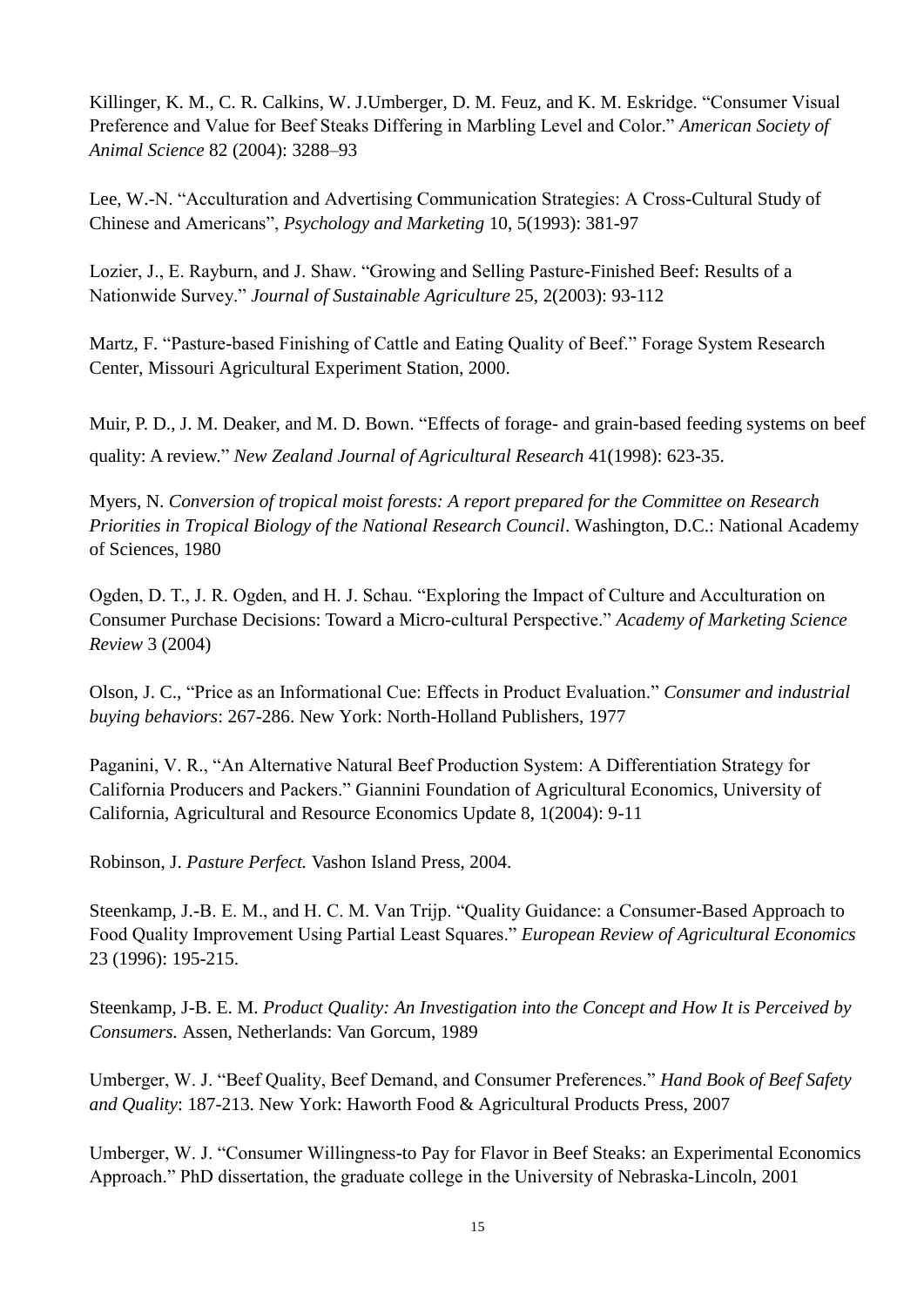Umberger, W. J., P. C. Boxall, R. C. Lacy, and C. N. Clark. "Will Consumers Put their Money Where their Mouth Is? U.S. Consumers Willingness-to Pay for Nutritional, Taste and Visual Attributes in Grass-fed versus Grain-finished Beef." Selected paper presented at the 17th Annual IAMA Symposium, Academia Barilla Center and Auditorium Paganini Parma, Italy, 2007

Umberger, W.J., D. Feuz, C. Calkins, and M. K. Killinger. "U.S. Consumer Preference And Willingness-to-Pay for Domestic Corn-Fed Beef versus International Grass-Fed Beef Measured through an Experimental Auction.‖ *Agribusiness* 18(2002): 491-504

USDA/Foreign Agricultural Service (FAS).1997. "Livestock and Poultry: World Markets and Trade." Available on the web at:<http://www.fas.usda.gov/dlp2/circular/1997/97-10LP/venez.htm>

Wierenga, B. "Model and Measurement Methodology for the Analysis of Consumer Choice of Food Products.‖ *Journal of Food Quality* 6(1982):119 - 37.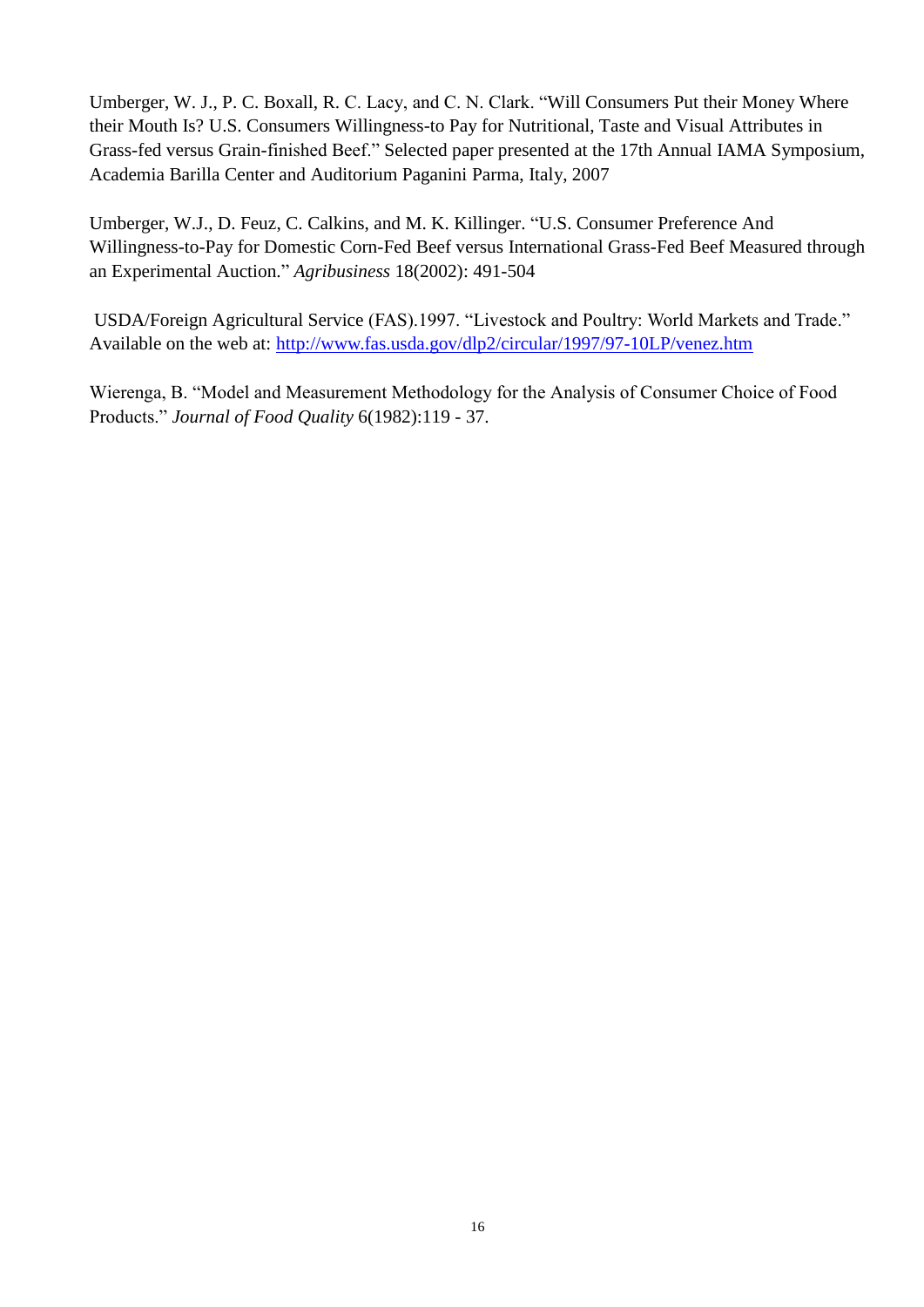# **Variable Frequency Percentage** Location Galax 59 17 Roanoke 36 Richmond 68 29 Blacksburg 42 18 Gender Female 147 64 Male  $84$   $36$ Education Less than high school diploma 47 20 High school diploma or equivalent 70 30 Some College/technical school 27 12 Associates Degree 18 8 Bachelors degree; 54 23 Graduate or Professional Degree 15 7 Employment status Full time or part time 159 69 Other 72 31 Living arrangement Live with family 174 174 75 Other 57 25  $\text{Income} \quad >\frac{620,000}{ }$  78 34 \$20,000-\$39,999 73 73 32 \$40,000-\$59,999 43 19 \$60,000-\$79,999 17 7 \$80,000-\$99,999 10 4  $$100,000+$  4 Country of origin Mexican and Mexican American 82 35 Salvadoran and Honduran 53 53 23 Colombian 50 22 Other Hispanics 46 20 Citizenship Foreign-born 210 91 US-born citizen 21 9 **Mean Std. Dev** Age 37.7 13.74 Household size 3.54 1.48 The number children in the household 1.04 1.25 Acculturation level 5.87 1.36

## **APPENDIX**

**Table 1:** Subject Demographic and Socio-Economic Characteristics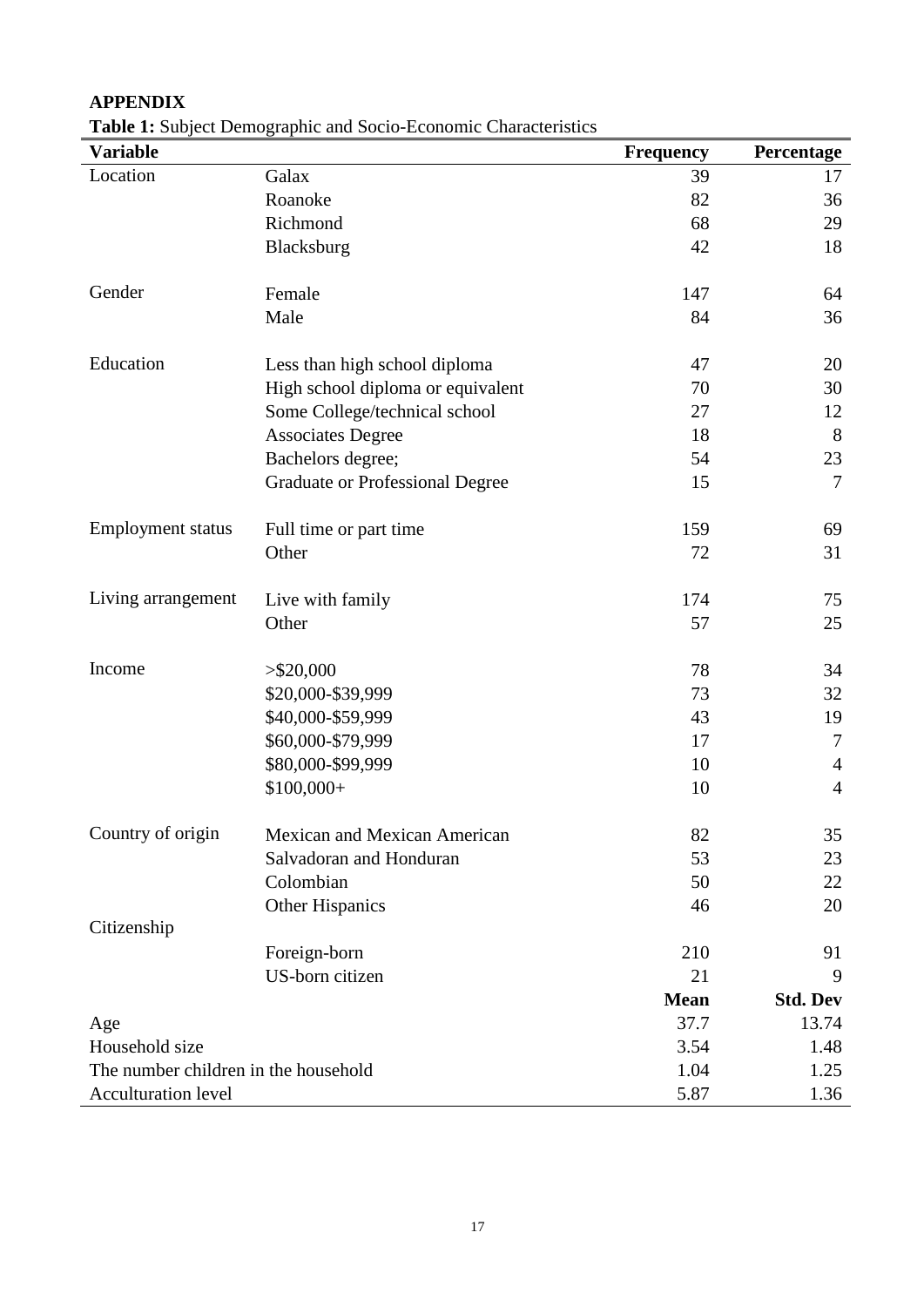| <b>Variable</b>   | <b>Description</b>                                                                                                                                                                                                                                          | <b>Mean</b> | <b>Std</b> |
|-------------------|-------------------------------------------------------------------------------------------------------------------------------------------------------------------------------------------------------------------------------------------------------------|-------------|------------|
| <b>WTP</b>        | Price premium placed on PFB                                                                                                                                                                                                                                 | 1.95        | 2.69       |
| <b>TASTE</b>      | 1 if preferring the taste of PFB; 0 otherwise                                                                                                                                                                                                               | .39         | .49        |
| <b>VISUAL</b>     | 1if visually preferring PFB; 0 otherwise                                                                                                                                                                                                                    | .60         | .49        |
| <b>PREFER</b>     | 1if overall preferring PFB; 0 otherwise                                                                                                                                                                                                                     | .51         | .50        |
| <b>GALAX</b>      | 1 if experiment location is Galax; 0 otherwise                                                                                                                                                                                                              | .17         | .38        |
| <b>ROANOKE</b>    | 1 if experiment location is Roanoke; 0=otherwise                                                                                                                                                                                                            | .35         | .48        |
| <b>RICHMOND</b>   | 1 if experiment location is Richmond; 0=otherwise                                                                                                                                                                                                           | .29         | .46        |
| <b>TREATMENT</b>  | 1=Treatment A; $0$ =Treatment B                                                                                                                                                                                                                             | .72         | .45        |
| <b>FEMALE</b>     | $1 =$ Female; $0 =$ Male                                                                                                                                                                                                                                    | .64         | .48        |
| AGE               | Age in years                                                                                                                                                                                                                                                | 37.7        | 13.7       |
| <b>EDU</b>        | $1 =$ Less than high school diploma; $2 =$ High school diploma or equivalent; $3 =$ Some<br>College; 4= Associates Degree; 5= Bachelors degree; 6= Graduate or Professional<br>Degree                                                                       | 3.03        | 1.65       |
| <b>EMPLOY</b>     | $l =$ Employed full time or part time; $0 =$ otherwise                                                                                                                                                                                                      | .69         | .46        |
| <b>INCOME</b>     | 1= less than \$10,000; 2=\$10,000 - \$19,999; 3=\$20,000 - \$29,999; 4=\$30,000 -<br>\$39,999; 5=\$40,000 - \$49,999; 6=\$50,000 - \$59,999; 7=\$60,000 - \$69,999;<br>8=\$70,000 - \$79,999; 9=\$80,000 - \$89,999; 10=\$90,000 - \$99,999; 11= \$100,000+ | 4.0         | 2.68       |
| <b>LVSTAT</b>     | 1 if living with family; 0 otherwise                                                                                                                                                                                                                        | .75         | .43        |
| <b>HHDSIZE</b>    | The number of people in a household                                                                                                                                                                                                                         | 3.55        | 1.48       |
| <b>CHILD</b>      | The number of children under 18 years old in the household                                                                                                                                                                                                  | 1.04        | 1.25       |
| <b>MEXCIAN</b>    | 1 if the subject's country of origin is Mexico; 0=otherwise                                                                                                                                                                                                 | .35         | .48        |
| <b>SALHON</b>     | 1 if the subject's country of origin is Salvador or Honduras; 0=otherwise                                                                                                                                                                                   | .23         | .42        |
| <b>COLOMBIAN</b>  | 1 if the subject's country of origin is Colombia; 0=otherwise                                                                                                                                                                                               | .22         | .41        |
| <b>ACLT</b>       | The degree of Acculturation                                                                                                                                                                                                                                 | .59         | .14        |
| <b>FHOME</b>      | 1= Less than once a month; $2=1-2$ times a month; $3=1-2$ times a week; $4=$ More<br>than 3times a week                                                                                                                                                     | 3.07        | .81        |
| <b>FAWAY</b>      | 1= Less than once a month; $2=1-2$ times a month; $3=1-2$ times a week; $4=$ More<br>than 3times a week                                                                                                                                                     | 2.21        | 1.08       |
| <b>BAMNT</b>      | The \$ spent on beef per week                                                                                                                                                                                                                               | \$26.07     | 19.34      |
| <b>DONE</b>       | Preferred doneness of beef steak                                                                                                                                                                                                                            | 4.21        | 1.19       |
| <b>GRADE</b>      | USDA grade of beef steak usually purchased: 1=USDA select; 2=USDA Choice,<br>3=USDA Prime; 0= Not graded or Don't know                                                                                                                                      | 3.59        | 1.57       |
| <b>EPFB</b>       | 1 if the subject has experience of consuming PFB; 0 otherwise                                                                                                                                                                                               |             |            |
| <b>TENDERNESS</b> | The difference between tenderness ratings of PFB and conventional GFB                                                                                                                                                                                       | .57         | 2.09       |
| <b>JUICINESS</b>  | The difference between juiciness ratings of PFB and conventional GFB                                                                                                                                                                                        | $-.15$      | 1.93       |
| <b>FLAVOR</b>     | The difference between flavor ratings of PFB and conventional GFB                                                                                                                                                                                           | .09         | 1.87       |
| <b>MCOLOR</b>     | The difference between lean meat color ratings of PFB and conventional GFB                                                                                                                                                                                  | 1.43        | 1.48       |
| <b>FCOLOR</b>     | The difference between fat color ratings of PFB and conventional GFB                                                                                                                                                                                        | .48         | 1.67       |
| <b>TEXTURE</b>    | The difference between meat texture ratings of PFB and conventional GFB                                                                                                                                                                                     | $-.36$      | 2.31       |

# **Table2:** Variable Definition and Descriptive Statistics

 $N=231$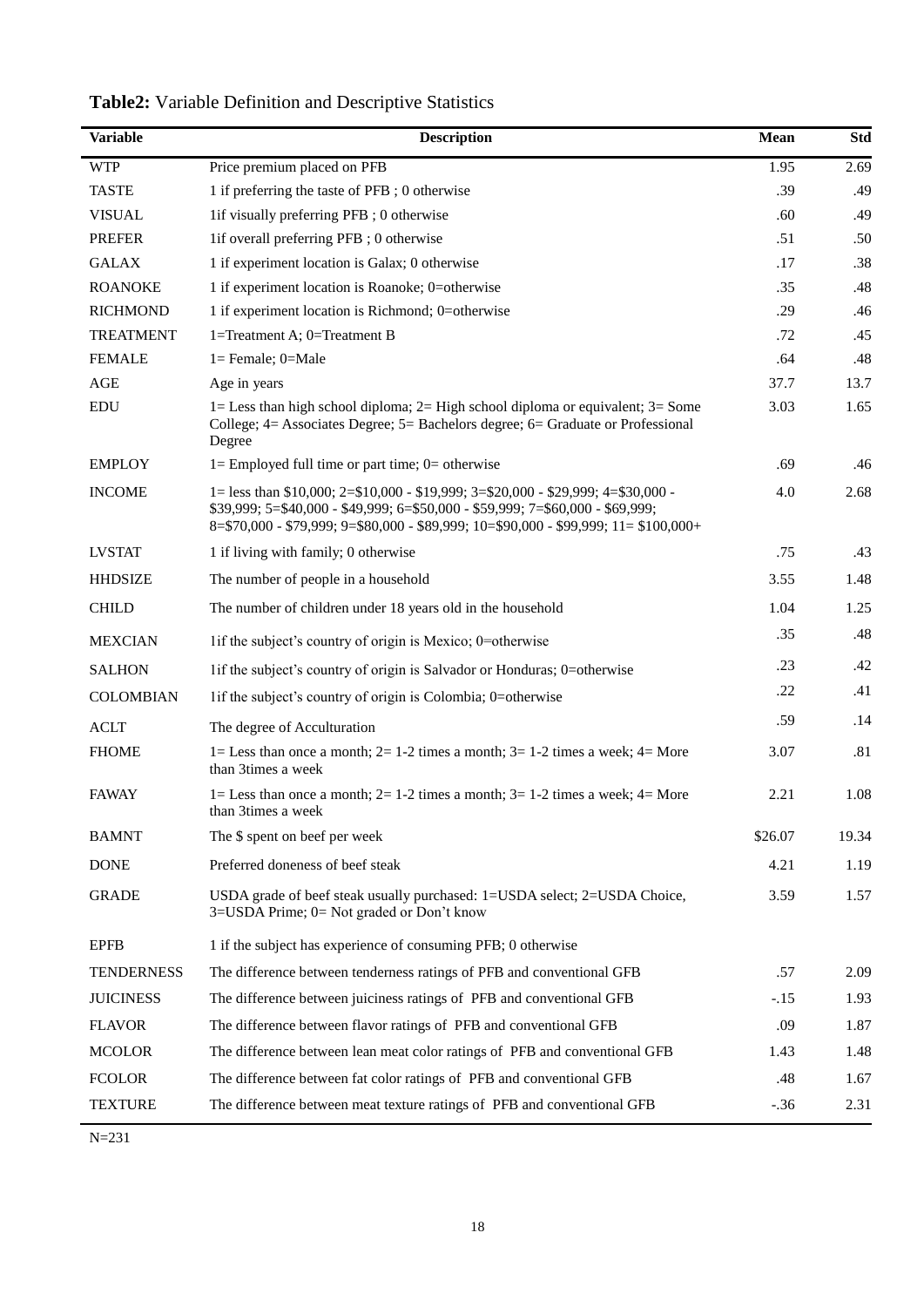

**Figure 2:** The Percentages of Overall, Taste, and Visual Preferences

**Figure 3:** The Average Ratings of Visual Attributes for PFB and Conventional GFB



**Table 3**: Summary Statistics of Visual Attributes Ratings between Preference Groups

|                   | Lean Meat Color <sup>a</sup><br>(Mean, Std) |             |            | Fat Color <sup>b</sup><br>(Mean, Std) |             |            |          | Meat Texture <sup>c</sup><br>(Mean, Std) |            |  |
|-------------------|---------------------------------------------|-------------|------------|---------------------------------------|-------------|------------|----------|------------------------------------------|------------|--|
|                   | All                                         | Pasture-fed | Grain-fed  | All                                   | Pasture-fed | Grain-fed  | All      | Pasture-fed                              | Grain-fed  |  |
|                   | subjects                                    | preferring  | preferring | subjects                              | preferring  | preferring | subjects | preferring                               | preferring |  |
| <b>PFB</b>        | 5.12                                        | 5.03        | 5.22       | 3.91                                  | 3.89        | 3.96       | 3.96     | 3.81                                     | 4.12       |  |
|                   | (.84)                                       | (.71)       | (.96)      | (1.30)                                | (1.20)      | (1.40)     | (1.64)   | (1.64)                                   | (1.63)     |  |
| <b>GFB</b>        | 3.67                                        | 3.45        | 3.89       | 3.43                                  | 3.30        | 3.56       | 4.32     | 4.41                                     | 4.23       |  |
|                   | (1.31)                                      | (1.36)      | (1.22)     | (1.16)                                | (1.15)      | (1.16)     | (1.51)   | (1.51)                                   | (1.51)     |  |
| <b>Difference</b> | 1.46                                        | 1.58        | 1.33       | .48                                   | .56         | .40        | $-.36$   | $-.60$                                   | $-.11$     |  |
| <b>SE</b>         | .095                                        | .133        | .134       | .111                                  | .150        | .163       | .152     | .211                                     | .218       |  |
| $P$ -value        | .000                                        | .000        | .000       | .000                                  | .000        | .016       | .019     | .005                                     | .627       |  |

<sup>a</sup> 1=Very pale, 2= Pale, 3= Somewhat pale, 4= Neutral, 5= Red, 6= Dark, 7= Very dark

<sup>b</sup>1=Very white, 2= White, 3= Somewhat white, 4= Neutral, 5= Somewhat yellow, 6= Yellow, 7= Very yellow

 $c$ 1=Very fine, 2= Fine, 3= Somewhat fine, 4= Neutral, 5= Somewhat tough, 6= Tough, 7= Very tough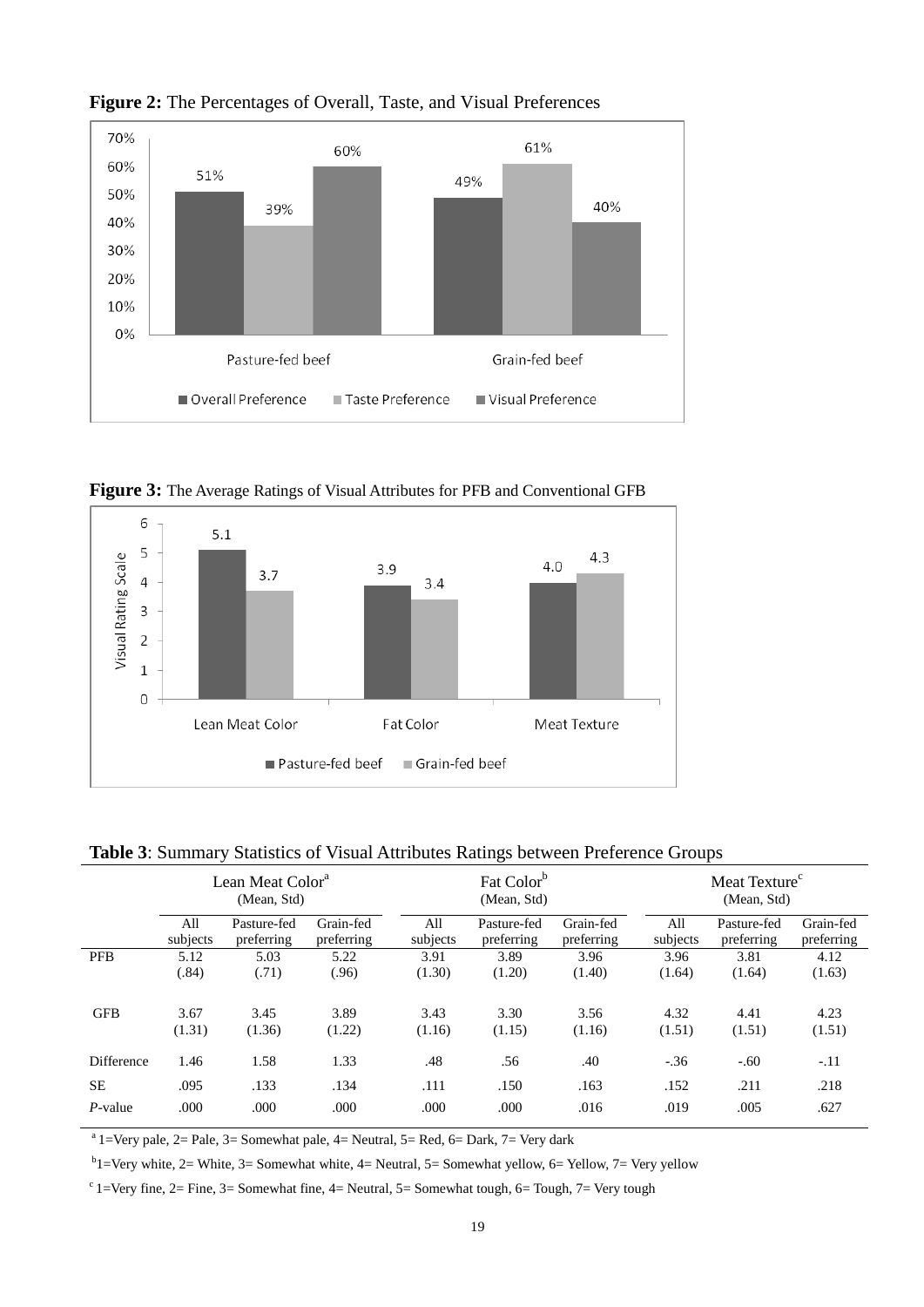

**Figure 4:** The Average Ratings of Taste Attributes For PFB and Conventional GFB

|            | Tenderness <sup>a</sup><br>(Mean, Std) |                           |                         |                 | Juiciness <sup>b</sup><br>(Mean, Std) |                         |                 | Flavor <sup>c</sup><br>(Mean, Std) |                         |  |
|------------|----------------------------------------|---------------------------|-------------------------|-----------------|---------------------------------------|-------------------------|-----------------|------------------------------------|-------------------------|--|
|            | All<br>subjects                        | Pasture-fed<br>preferring | Grain-fed<br>preferring | All<br>subjects | Pasture-fed<br>preferring             | Grain-fed<br>preferring | All<br>subjects | Pasture-fed<br>preferring          | Grain-fed<br>preferring |  |
| <b>PFB</b> | 3.61<br>(1.83)                         | 3.09<br>(1.68)            | 4.15<br>(1.85)          | 3.92<br>(1.70)  | 3.43<br>(1.55)                        | 4.43<br>(1.71)          | 4.00<br>(1.58)  | 3.74<br>(1.53)                     | 4.25<br>(1.60)          |  |
| <b>GFB</b> | 3.04<br>(1.50)                         | 3.20<br>(1.46)            | 2.87<br>(1.53)          | 4.08<br>(1.49)  | 4.31<br>(1.41)                        | 3.84<br>(1.54)          | 4.11<br>(1.53)  | 4.31<br>(1.67)                     | 3.92<br>(1.47)          |  |
| Difference | .57                                    | $-.11$                    | 1.27                    | $-.15$          | $-.88$                                | .59                     | $-.12$          | $-.56$                             | .33                     |  |
| <b>SE</b>  | .138                                   | .192                      | .175                    | .128            | .162                                  | .173                    | .122            | .179                               | .154                    |  |
| $P$ -value | .000                                   | .56                       | .000                    | .233            | .000                                  | .000                    | .329            | .002                               | .036                    |  |

**Table 4**: Summary Statistics of Taste Attributes Ratings between Preference Groups

 $a<sup>a</sup>1=$ Very tender , 2= Tender, 3= Somewhat tender, 4= Neutral, 5= Somewhat tough 6= Tough, 7= Very tough

<sup>b</sup> 1=Very juicy, 2= Juicy, 3= Somewhat juicy, 4= Neutral, 5= Somewhat dry, 6= Dry, 7= Very dry

 $c_1$ =Very intense, 2= Intense, 3= Somewhat Intense, 4= Neutral, 5= Somewhat bland, 6= Bland, 7= Very bland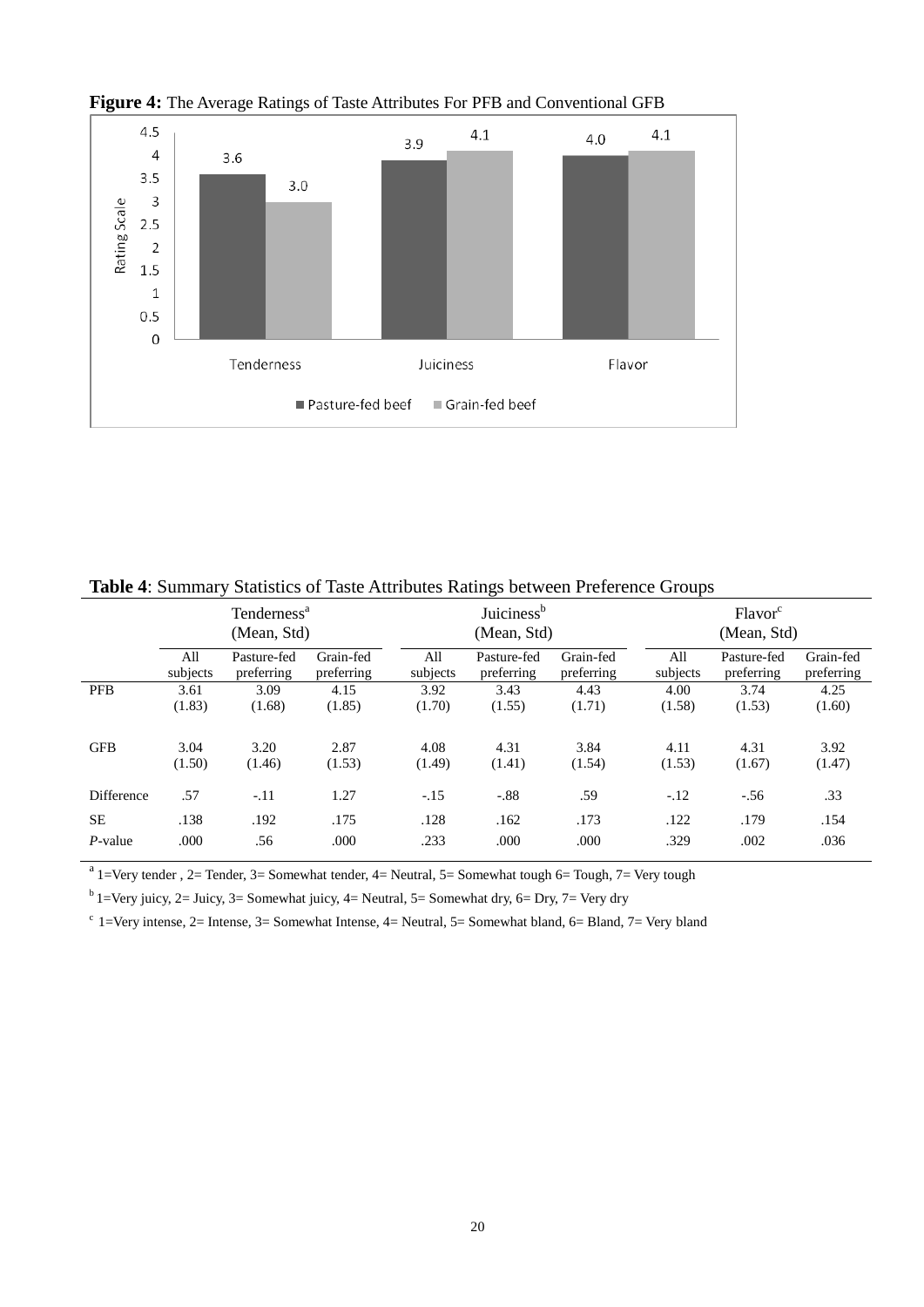| <b>Taste Preference</b> |            |            | <b>Visual Preference</b> |                  | <b>Overall Preference</b> | <b>WTP</b>                 |
|-------------------------|------------|------------|--------------------------|------------------|---------------------------|----------------------------|
| <b>PFB</b>              | <b>GFB</b> | <b>PFB</b> | <b>GFB</b>               | <b>PFB</b>       | <b>GFB</b>                | PFB-preferring<br>subjects |
| $\mathbf v$             |            | $\sqrt{}$  |                          | 58<br>(49%)      |                           | \$3.25<br>(2.42)           |
|                         | $\sqrt{ }$ |            | $\sqrt{}$                | -                | 60<br>(53%)               |                            |
| $\sqrt{}$               |            |            | $\sqrt{ }$               | 21<br>(18%)      | 13<br>(12%)               | \$3.95<br>(3.31)           |
|                         | $\sqrt{ }$ | $\sqrt{}$  |                          | 39<br>(33%)      | 40<br>(35%)               | \$3.79<br>(2.65)           |
|                         |            |            |                          | 118<br>$(100\%)$ | 113<br>$(100\%)$          | \$3.62<br>(2.76)           |

**Table 5:** The Combination of Overall, Taste, and Visual Preferences

**Table 6:** Summary Statistics of WTP between Experimental Sites

|                    |     | Overall                       |     | Galax                         | Roanoke |                               |     | Richmond                      |     | Blacksburg                    |
|--------------------|-----|-------------------------------|-----|-------------------------------|---------|-------------------------------|-----|-------------------------------|-----|-------------------------------|
| Subjects           | Obs | Mean<br>(Std)                 | Obs | Mean<br>(Std)                 | Obs     | Mean<br>(Std)                 | Obs | Mean<br>(Std)                 | Obs | Mean<br>(Std)                 |
| Overall            | 231 | \$1.95 <sup>a</sup><br>(2.69) | 39  | \$1.67 <sup>a</sup><br>(2.66) | 82      | \$2.23 <sup>a</sup><br>(2.83) | 68  | \$2.29 <sup>a</sup><br>(2.92) | 42  | \$1.13 <sup>a</sup><br>(1.79) |
| PFB-<br>preferring | 118 | \$3.62<br>(2.76)              | 15  | \$4.20<br>(2.77)              | 40      | \$4.04<br>(2.79)              | 45  | \$3.46<br>(2.98)              | 18  | \$2.64<br>(1.87)              |

<sup>a</sup> WTP takes value of zero for the subjects who prefer conventional GFB and do not participate in WTP experiments.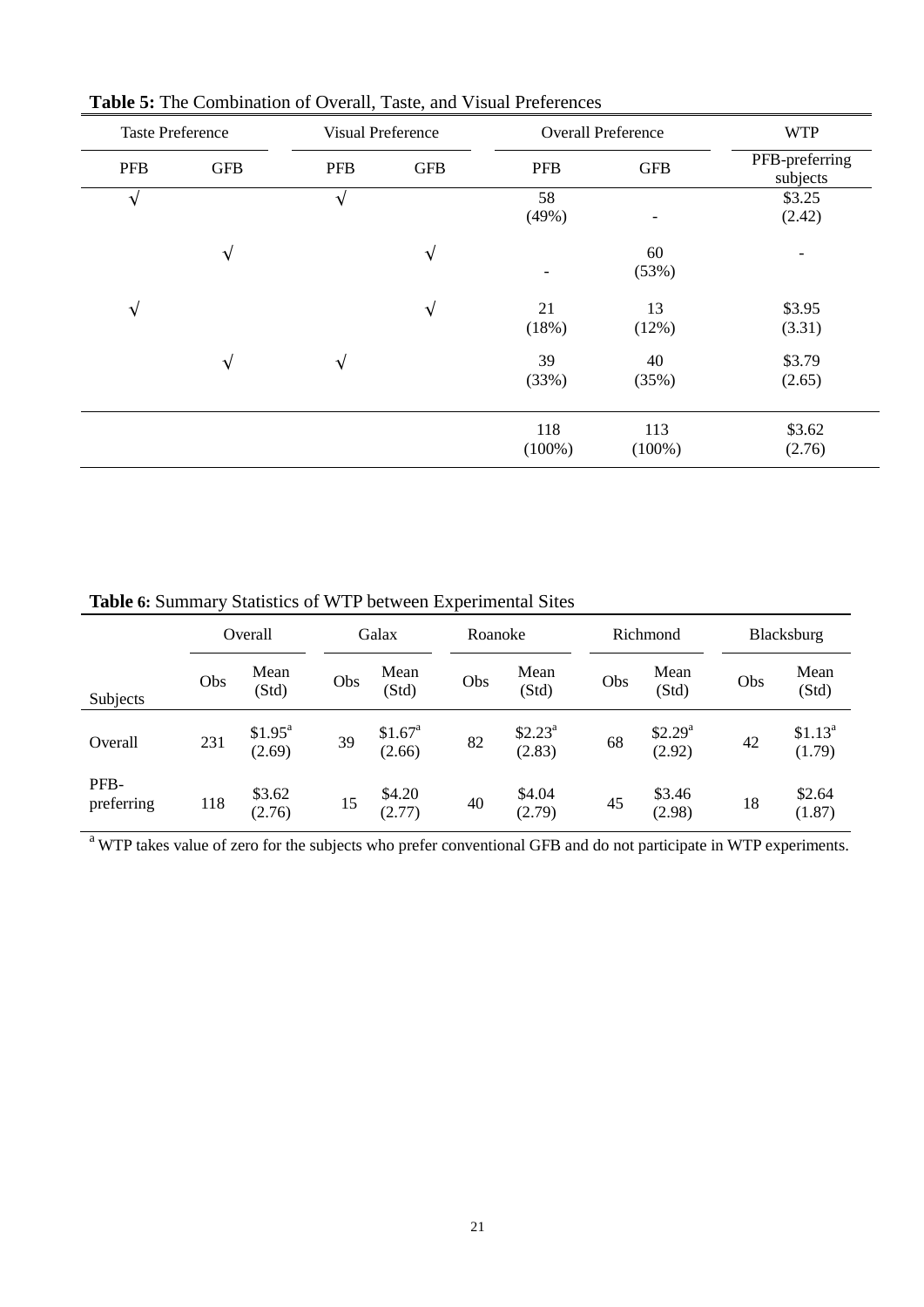|                   |                    | <b>Visual Preference</b><br><b>Taste Preference</b> |                   |       | <b>Overall Preference</b> |       |  |  |
|-------------------|--------------------|-----------------------------------------------------|-------------------|-------|---------------------------|-------|--|--|
| <b>Variable</b>   | <b>Coefficient</b> | S.E.                                                | Coefficient       | S.E.  | Coefficient               | S.E.  |  |  |
| <b>GALAX</b>      | $-.069$            | .422                                                | $-.285$           | .449  | $-.111$                   | .451  |  |  |
| <b>ROANOKE</b>    | .436               | .369                                                | $-.324$           | .410  | .237                      | .400  |  |  |
| <b>RICHMOND</b>   | $.664***$          | .310                                                | $.811^{\ast\ast}$ | .330  | $1.313***$                | .341  |  |  |
| <b>TREATMENT</b>  | .061               | .311                                                | $.534*$           | .321  | .260                      | .325  |  |  |
| <b>FEMALE</b>     | $-.113$            | .229                                                | .040              | .247  | $-.109$                   | .239  |  |  |
| AGE               | .007               | .008                                                | .005              | .009  | $-.002$                   | .009  |  |  |
| <b>LVSTAT</b>     | .498               | .329                                                | $-.726$ **        | .370  | .225                      | .364  |  |  |
| <b>EDU</b>        | $-.104$            | .078                                                | .083              | .086  | .020                      | .081  |  |  |
| <b>EMPLOY</b>     | .040               | .233                                                | .305              | .261  | .206                      | .248  |  |  |
| <b>INCOME</b>     | .012               | .046                                                | .035              | .053  | $-.004$                   | .050  |  |  |
| <b>HHDSIZE</b>    | .156               | .114                                                | .291**            | .119  | .077                      | .115  |  |  |
| <b>CHILD</b>      | $-.215$            | .137                                                | $-.351$ **        | .145  | $-.117$                   | .134  |  |  |
| <b>MEXCIAN</b>    | $.709***$          | .317                                                | $-.200$           | .399  | $.710***$                 | .360  |  |  |
| <b>SALHON</b>     | .201               | .341                                                | $-.563$           | .435  | $-.018$ <sup>*</sup>      | .387  |  |  |
| <b>COLOMBIAN</b>  | .431               | .325                                                | .005              | .403  | .633                      | .364  |  |  |
| <b>ACLT</b>       | $.404***$          | .102                                                | $-176$            | .112  | .155                      | .106  |  |  |
| <b>FHOME</b>      | $-.191$            | .136                                                | $-.085$           | .155  | $-.202$                   | .147  |  |  |
| <b>FAWAY</b>      | $-.083$            | .094                                                | $-.063$           | .107  | .064                      | .099  |  |  |
| <b>BAMNT</b>      | $-.001$            | .007                                                | $-.003$           | .007  | .005                      | .007  |  |  |
| <b>DONE</b>       | $-.025$            | .095                                                | $-.153$           | .102  | $-.207$ **                | .101  |  |  |
| <b>GRADE</b>      | .050               | .055                                                | $-.101$           | .062  | $-.041$                   | .059  |  |  |
| <b>EPFB</b>       | $-.029$            | .224                                                | $-.034$           | .242  | .071                      | .245  |  |  |
| <b>MCOLOR</b>     | .077               | .074                                                |                   |       | .105                      | .077  |  |  |
| <b>FCOLOR</b>     | $-.049$            | .069                                                |                   |       | $-.014$                   | .078  |  |  |
| <b>TEXTURE</b>    | $-.231***$         | .050                                                |                   |       | $-.029$                   | .051  |  |  |
| <b>TENDERNESS</b> |                    |                                                     | $-.196***$        | .064  | $-.160$ <sup>***</sup>    | .057  |  |  |
| <b>JUICINESS</b>  |                    |                                                     | $-.325***$        | .075  | $-.216***$                | .063  |  |  |
| <b>FLAVOR</b>     |                    |                                                     | $-.173***$        | .068  | $-.085$                   | .058  |  |  |
| <b>CONS</b>       | $-2.952$ ***       | 1.112                                               | .919              | 1.224 | $-1.021$                  | 1.161 |  |  |

**Table7:** Estimates of the Multivariate Probit Model

\*, \*\*, \*\*\* denote significance at the 10%, 5%, and 1% levels, respectively.

Number of observations=211

Log likelihood  $= -276.79331$ 

rho21=.6466

rho31=.6033

rho32=.4581